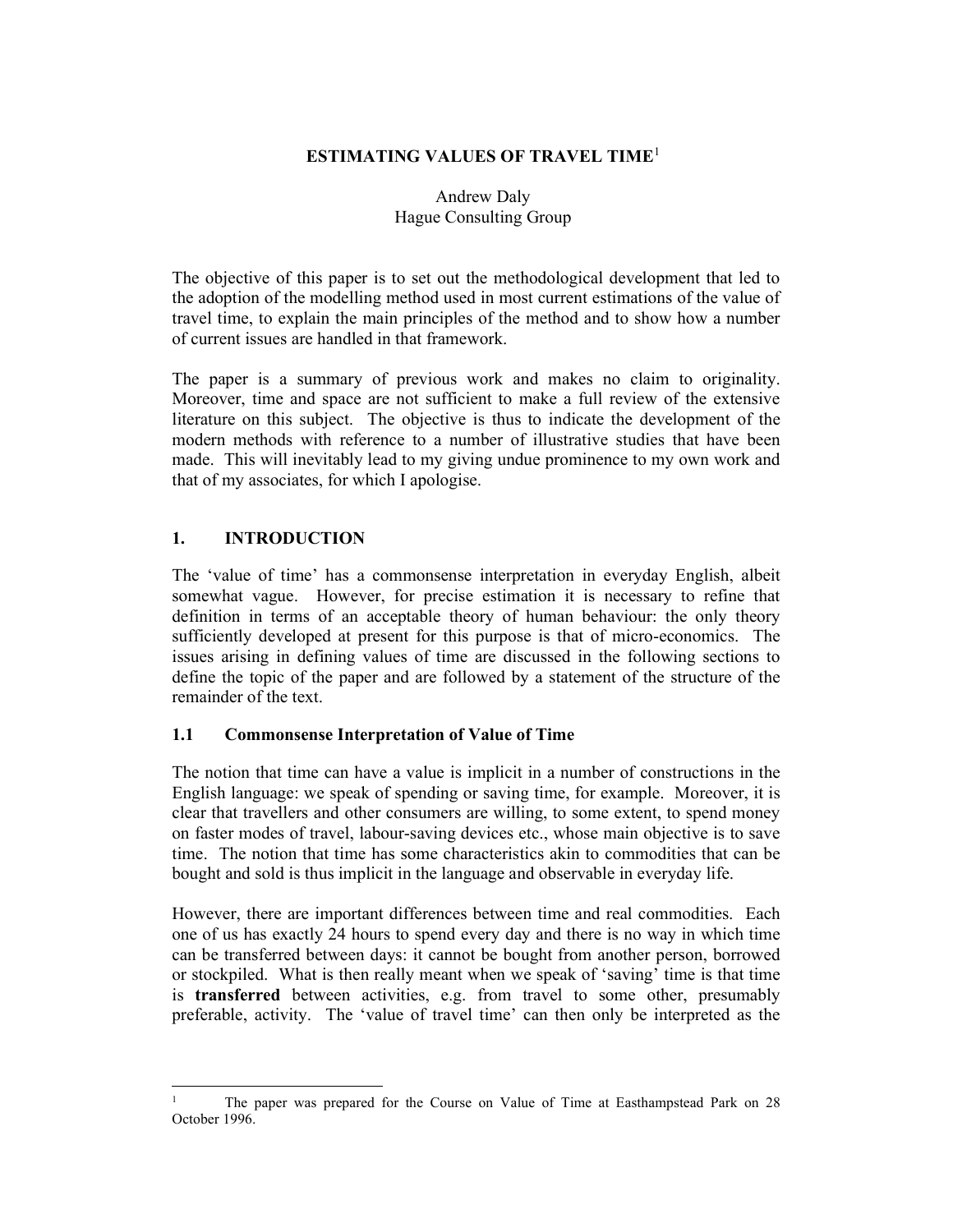value of being able to transfer time from travel to the traveller's preferred alternative activity<sup>2</sup>.

Observations of choice of faster modes of transport, purchases of labour-saving devices, or alternatively the failure to make such purchases, can then be interpreted as travellers or consumers making 'trade-off' decisions in which the value of money is compared with the value of transferring time between activities. This trade-off or 'willingness to pay' is the essence of what is meant by the value of time and, as will be seen below, the basis of the less formal methods of estimating time values.

The key motivation for requiring estimates of values of time is in 'appraising' highway construction or other transport proposals. By appraisal is meant the prior assessment of the costs and benefits of the scheme, with a view to determining whether or not it should be constructed or whether it has a higher priority than those of other meritorious proposals. A number of other issues, such as environmental impacts, are clearly relevant to such decisions but it is travel time savings<sup>3</sup> that are the major objective of many, if not most, transport schemes. The evaluation in monetary terms of those savings is then an important part of the appraisal process. Evaluation procedures are beyond the scope of the current paper and are covered in other papers presented at the Conference. However, knowledge of travellers' willingness to pay for time savings is a key component of those evaluation procedures. The procedures described in this paper are intended to estimate the willingness to pay for time savings.

## 1.2 Micro-Economic Definition of Time Value

A more precise definition of the value of travel time is given by Jara-Díaz (1996b). In that paper, two relevant definitions are discussed:

- SVT the 'subjective value of time', the amount that an individual is prepared to pay to transfer time from travel to an (indeterminate) alternative activity; and
- SPT the 'social price of time', the amount society is willing to pay to transfer its members' time from travel to other, presumably more productive, activities.

Jara-Díaz shows that the SPT differs from the SVT in ways that are essentially political in character, reflecting the different importance given to different groups, particularly different income groups, by the collective political decision-making process. In estimation the interest is in the SVT: this is what it meant by 'VOT' in the present paper.

Jara-Díaz sets up a framework within which this value can be given a meaning, modelling consumer choice as a utility maximisation under time and money constraint and including a discrete choice element. A more detailed historical exposition of the

<sup>2</sup> The phrase 'value of time' (or VOT) is however used subsequently because of its convenience and wide usage.

<sup>3</sup> Time 'savings' in this context should not necessarily be seen relative to the current situation but relative to an alternative future situation, e.g. 'do minimum'. That is 'savings' may actually relate to a situation that is worse than the present, but where the deterioration is less bad than it might have been.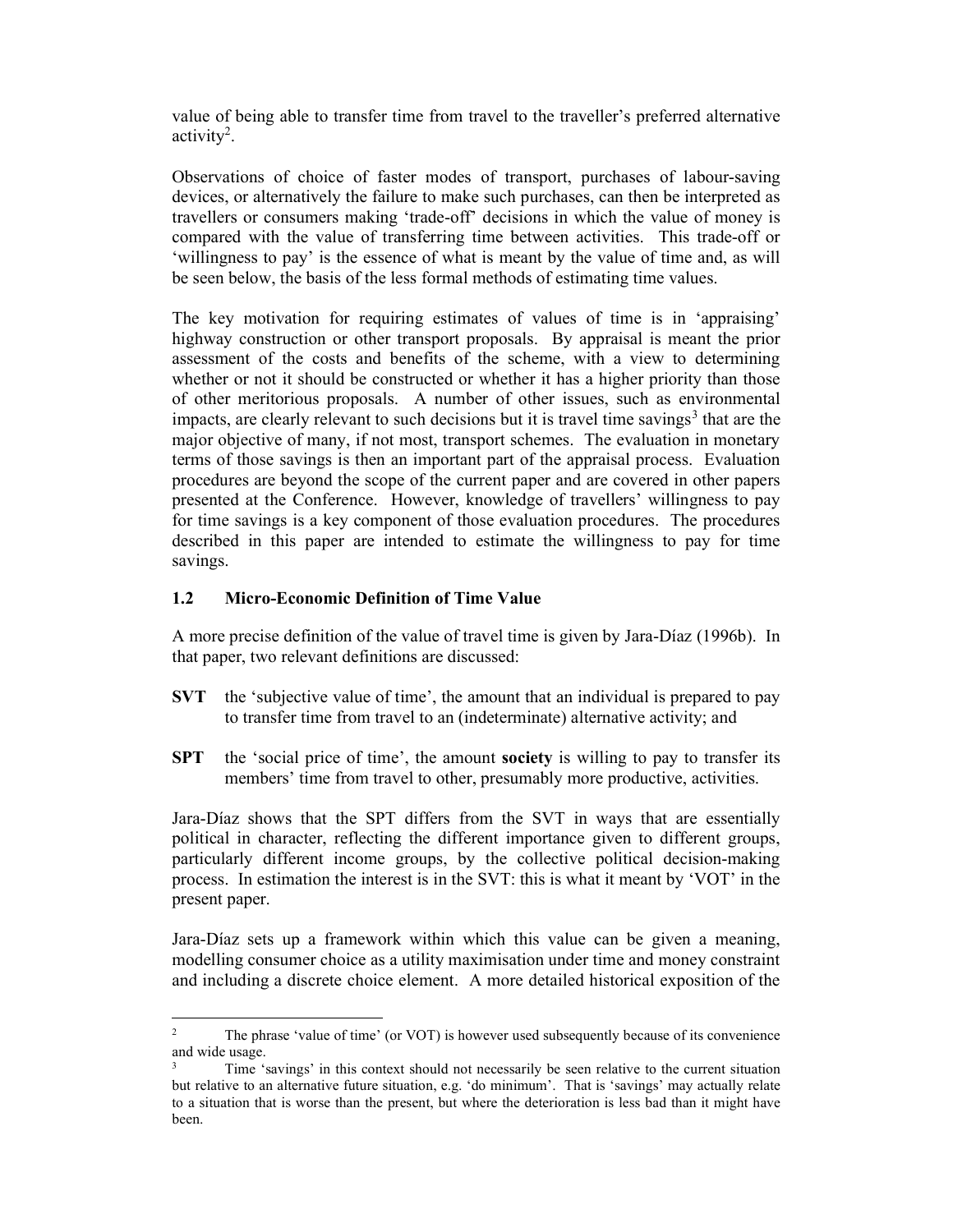background literature supporting this optimisation framework is given in another paper by Jara-Díaz (1996a). The key element derived from this framework is that each of the discrete alternatives k is assigned an indirect truncated<sup>4</sup> utility function  $U_k$ , which is the utility accruing to the consumer if choice k is made.  $U_k$  is thus the maximum value of the utility U, subject to the constraint that discrete alternative k is chosen.

It is important to the general understanding of time valuation that the indirect utility function defined in the optimisation theory can be associated with a commonsense notion of the utility as the general attractiveness of an alternative. Unlike the full utility function of micro-economics, the indirect utility thus contains characteristics that are associated in common sense with the attractiveness of the alternative, such as its price (which is not a variable in the full utility function U) as well as quality and other measures. It is this identity of common sense and economic theory that allows time value estimation to be given a proper economic interpretation. Simply, the consumer (traveller) chooses that alternative with the highest (indirect) utility.

Within the optimisation framework of Jara-Díaz, the SVT is defined to be (my notation)

$$
v_k = (\partial U_k / \partial t_k) / (\partial U_k / \partial c_k)
$$

giving the value of the time  $t_k$  spent in using alternative k as the ratio of the partial derivatives of the indirect utility  $U_k$  of that alternative with respect to its time  $t_k$  and cost ck.

A further important point emerging from the theoretical analysis is that

 $-\partial U_k / \partial c_k$  =  $\partial U_k / \partial I$  = constant (with respect to k)

where I is the consumer's income and the constant can be interpreted as the marginal utility of money. This means that the indirect utility function has to be linear in the cost of the alternatives, with the same coefficient for all alternatives, an important limitation on the functional specification of the models that can be used.

The alternatives appearing in the model can refer to any mutually exclusive set from which a consumer chooses. A typical example in the travel context, to which the remainder of this paper is addressed, is the choice of mode, but route choices and other 'within mode' choices are also often used for VOT analyses.

The micro-economics is based on a theory of marginal changes. Thus any conclusions drawn from it have to be based on the restriction that the traveller's overall utility does not change substantially. Within the context of VOT estimation, this assumption is generally warranted, but it must be recognised that in some planning contexts the assumption cannot be maintained and aspects of the theory, e.g. the constant marginal utility of money, may need to be abandoned.

4

 <sup>&#</sup>x27;Truncated' means that only the relevant parts of the overall utility are considered.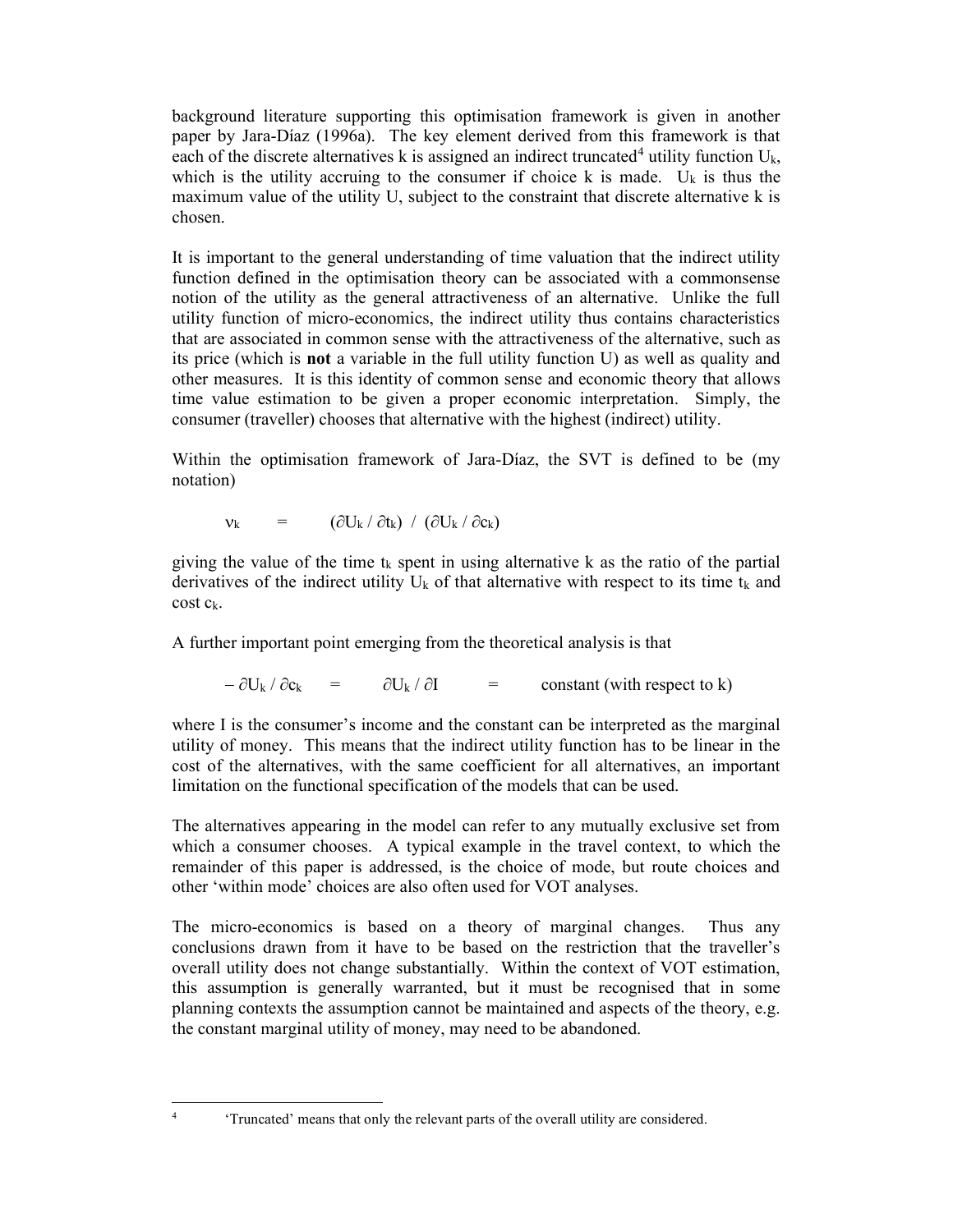The micro-economic theory thus gives a good basis for the specification and interpretation of models that can be used for time value estimation. It is important however to note that the theory given above applies to a single traveller or consumer only. The possibility of interpersonal variation is recognised in the SVT theory, but enters explicitly only when the SPT is introduced. All elements of the theory, explicitly including the marginal utility of money, may vary between individuals.

What is meant by the estimation of VOT is then the estimation of the ratio of the partial derivatives of the indirect utility function. A series of observations is required, in which consumers or travellers are observed making decisions between discrete alternatives. The fact that one alternative is preferred to another implies that the (indirect) utility of the chosen alternative is higher than those of all of the rejected alternatives. Given suitable assumptions about interpersonal (or intrapersonal) variation, estimates can be derived of the ratios of these coefficients: the appropriate methods of doing this are the main topic of the present paper.

In fact, travel data is quite suitable for estimating VOT, because the wide variety of origins and destinations observed in practical studies means that travellers are naturally faced with different levels of time, cost and other characteristics in the alternatives from which they are choosing. The variance this introduces facilitates the estimation process.

# 1.3 Structure of the Paper

The following Chapter describes the initial developments in VOT estimation, leading up to the adoption of the framework of utility maximisation with explicit errors that is currently used. Chapter 3 describes that framework with reference to the microeconomic theory summarised above. This is followed by overviews of a number of the current issues in VOT estimation, showing how each can be investigated within the standard framework. A concluding section summarises the main points of the paper.

## 2. INITIAL DEVELOPMENTS OF VOT ESTIMATION

The techniques described in this Chapter are those that were used in the early period of VOT estimation, approximately the sixties and early seventies, until the emergence of the current methodology before 1975. In assessing these early methods, it is important to remember that the costs of computation were very much higher in that period than they are now and that graphical and non-iterative methods were therefore used much more commonly for all kinds of analyses.

Early studies by SCPR (Hoinville, 1970) appear to foreshadow modern Stated Preference studies. However, I am not aware of any further work in that direction until the 1980's and the SCPR work certainly does not form part of the development of the modern methods.

# 2.1 The Beesley Graph

A review of literature on mode choice and value of time conducted by the Local Government OR Unit (Rogers et al., 1970) identified work by Moses and Williamson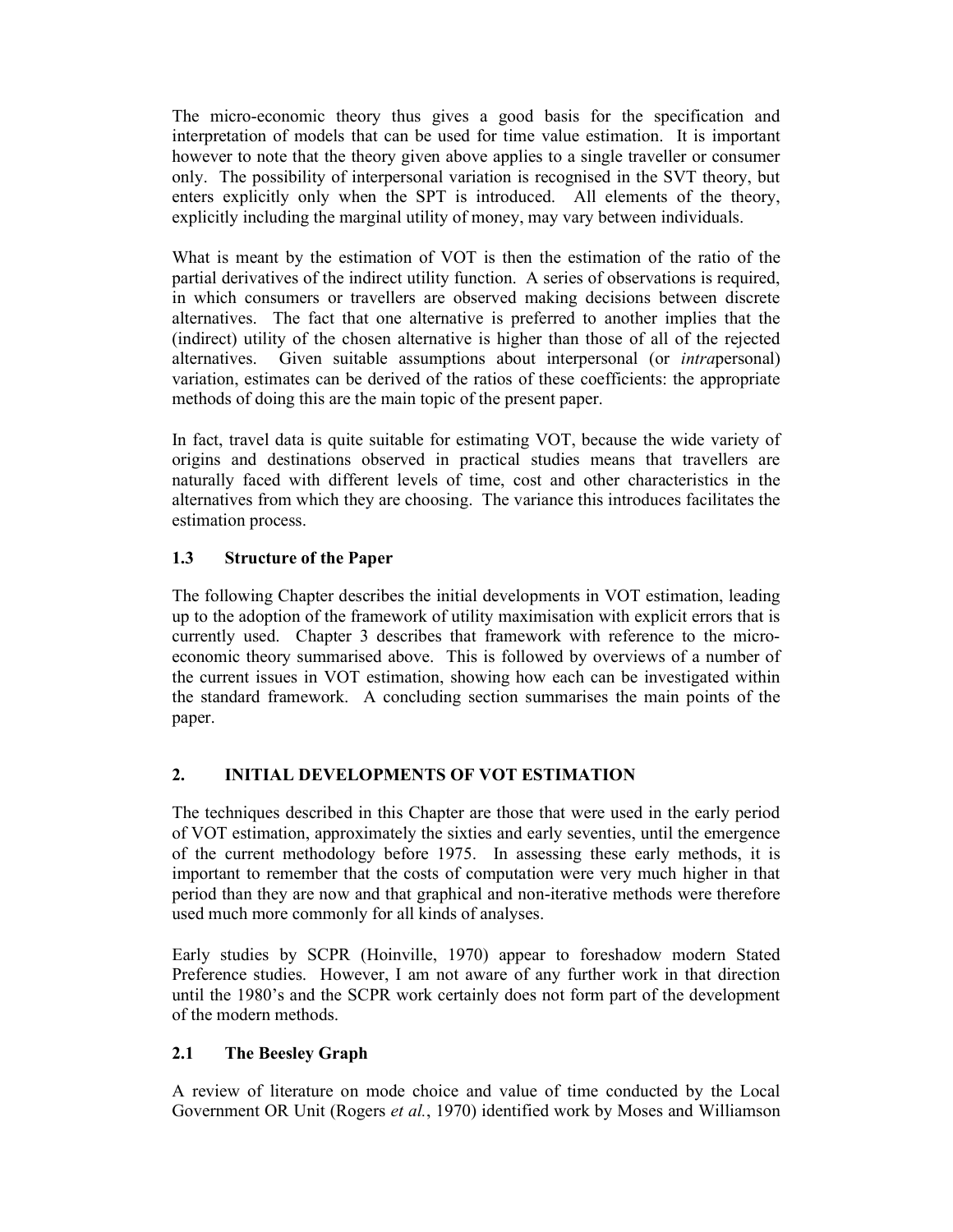(1963) and by Beesley (1965) as among the earliest VOT estimations<sup>5</sup>. Of these, Beesley's work has clearly been more influential, in the UK at least, perhaps chiefly because of the highly intuitive graphical interpretation of the data.

Beesley worked with data of mode choice for workers in the then Ministry of Transport in central London. For a sample of these travellers the time and cost of the chosen mode were compared with the time and cost of the alternative<sup>6</sup>. From this data, the value of time was derived by a graphical technique.

The Beesley Graph (see Figure 1) interprets the choices made as being preferences either for a time saving or for a cost saving. For each traveller, the differences are calculated and one point for each observation plotted on a graph. A line is then drawn through the origin to maximise the number of points on the 'correct' side, i.e. below and to the left in the orientation of Figure 1. The value of time is then given by the angle of the separating line (specifically by the inverse tangent of the angle).

The Beesley Graph and its interpretation are clearly based on the concept of individual utility maximisation, i.e. rooted in micro-economics. The concept of 'trading' in cost and time is also clearly present. However, when applied in practice a number of problems arise:

- only some of the observations are relevant to the estimation of value of time, specifically those in the upper left and lower right quadrants of Figure 1, the 'traders'; the remainder of the observations, often the majority, are ignored as 'non-traders';
- several lines can often be found that correctly classify the same number of observations and there is no clear means by which a choice can be made among these;
- the traveller's choice is interpreted as based entirely on cost and (total) travel time; in practice it is known that several other characteristics of the journey are relevant and that, in mode choice, many of the most important characteristics are not even measurable;
- it is difficult to extend the analysis to derive forecasts for a future situation.

A more precise and detailed analysis was therefore required, allowing further dimensions to be introduced into the analysis and permitting a complete optimisation to be conducted. The first technique applied for this purpose was discriminant analysis.

#### 2.2 Discriminant Analysis

Discriminant analysis is a multivariate procedure developed primarily in biological studies. It is applicable where there are two distinct but mixed populations, and the

<sup>5</sup> I do not have access to the original papers and rely on the LGORU review, which covers much of the important work published in English in the 1960's.

<sup>6</sup> Presumably the alternatives were public transport and car, the latter still being feasible (but available only to richer workers) in the early sixties.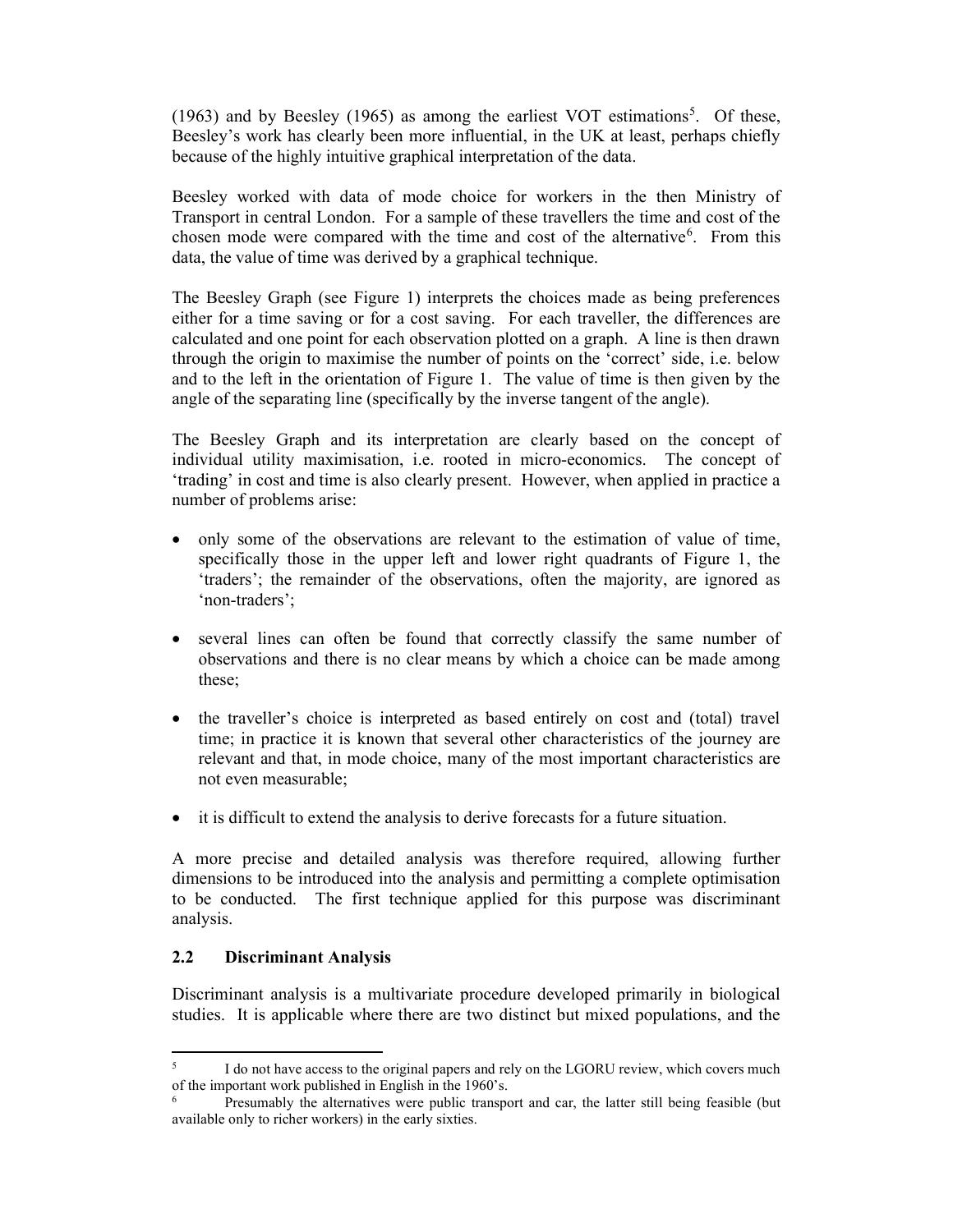analyst wishes to make a classification of individuals to the correct population on the basis of easily observable characteristics. For example, a population may be comprised of members of two species, which can be distinguished infallibly only by destructive testing, but for which there exist simply measured characteristics (e.g. leaf width) that allow an imperfect classification to be made. Given a sample for which the simple characteristics and the true species are known, discriminant analysis can be used to set up functions to make an optimal assignment of further individuals based only on the observable characteristics. A key aspect of discriminant analysis was that it is multivariate, i.e. it can be applied in several dimensions, rather than being restricted to two dimensions as in graphical procedures.

The technique seems to have been applied first in VOT measurement by Quarmby  $(1967)^7$ . The procedure is illustrated graphically (for a two-dimensional case) in Figure 2. Given the two populations in the sample for which the population membership is known, discriminant analysis can be applied to determine an optimal separating line. The parameters of this line (slope and intercept) are then interpreted as the value of time and the average utility difference between the alternatives (e.g. the 'mode handicap',  $\lambda$  in Figure 2). A further, more extensive application was made by LGORU (Rogers et al., 1970) in the first attempt at a study of value of time that would have national relevance in the UK. Following Quarmby, LGORU developed the analysis in several dimensions, using the multivariate capability of discriminant analysis to value simultaneously several different components of time, such as 'invehicle', walking and waiting time.

Discriminant analysis offers a number of advantages, which explained its popularity in that period.

- The technique runs quickly on a computer, giving a single optimum result.
- The extension to several dimensions is straightforward.
- Statistics concerning the parameter estimates (Student's t) and the overall discrimination (Mahalanobis D-squared) are generated conveniently from the process. For these statistics standard tables are available so that the overall significance of results can be looked up simply.
- Applying the same distributional assumptions that are used for deriving the statistics, it is possible to derive forecasting models; these turn out to be logit models.

However, there is a significant technical disadvantage. The statistics are based on the assumption of multivariate normality in the base data, and that the two populations are distributed with equal covariance. This assumption is far from valid in most transportation situations. This failure of the assumption does not necessarily invalidate the optimality of the discrimination function, but it certainly invalidates the statistics giving the significance of the discrimination and parameter estimates.

<sup>7</sup>

Once again I am relying on the LGORU review.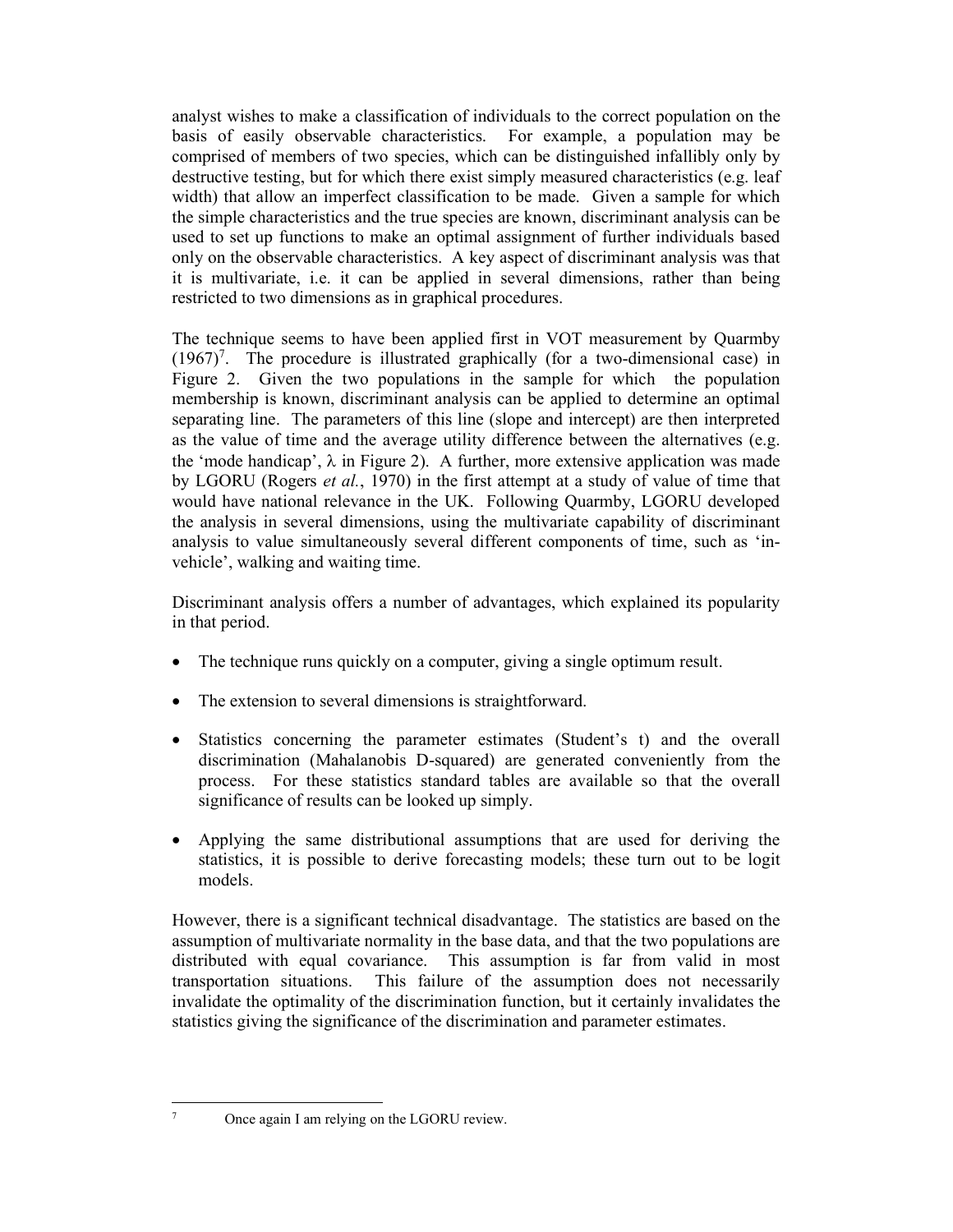More seriously, the assumption of causality implicit in discriminant analysis is inappropriate to VOT estimation. Discriminant analysis is designed for the case where the observed characteristics (e.g. time and cost differences, in the transportation case) are symptoms of an underlying, unchanging species. VOT estimation requires to be based on an assumption of utility maximisation, that is that the choice will change if the time and cost differences change sufficiently. The basis of the technique is entirely wrong for this application.

The forecasting procedure derived from a discriminant analysis is undermined by the failure of the distributional assumptions in the same way that the significance statistics are undermined. Moreover, there is no philosophical basis for forecasting, because the theory appears to suggest that changes in time and cost will result from choice changes, rather than vice versa. It is interesting to note, however, that if the distributional assumptions for discriminant analysis were valid, then the discriminant function would be identical to that of a logit model derived by assuming utility maximisation in the way described in Section 3 below. However, that logit model can also be derived and applied validly when the distributional assumptions do not hold. Thus even if the assumptions are true, discriminant analysis offers no advantage compared with logit modelling other than computational speed.

It should be noted that it may in fact be the case that the causality implicit in discriminant analysis is valid. That is, the measured time and cost may actually depend on the choices made, rather than the other way round. For example, someone who was a habitual car traveller could afford to live in an area poorly served by public transport. However, the requirement for VOT estimation is to assume that choice is the result of trading, i.e. to find situations where that causality can reasonably be expected to apply.

For VOT estimation, it is therefore necessary to return to an explicit interpretation of traveller behaviour as the maximisation of utility.

## 2.3 Score Maximisation Procedures

Given the problems encountered in the causality assumptions implicit in discriminant analysis, analysts returned to a more detailed assessment of the meaning of an observation. In the Beesley graph, choices can be interpreted as giving a 'limiting time value', a phrase introduced by LGORU, which had become the leading VOT research agency in the UK in the early 1970's (Davies and Rogers, 1973).

Davies and Rogers insisted on the interpretation of an individual's choice as giving information about an upper or lower limit on that individual's value of time. This concept abandons the discriminant analysis approach of postulating two distinct populations and returns to the Beesley-graph approach based on utility maximisation. Depending on which of the four quadrants of the Beesley graph the individual falls in, the type of information given can be classified as shown in Table 1. The estimation of a value of time for a population is then a matter of determining that value for which the maximum number of individuals' limiting time values are consistent. Up to this point their approach is identical to that of Beesley, except that less emphasis is placed on the graphical approach and more on grid search procedures.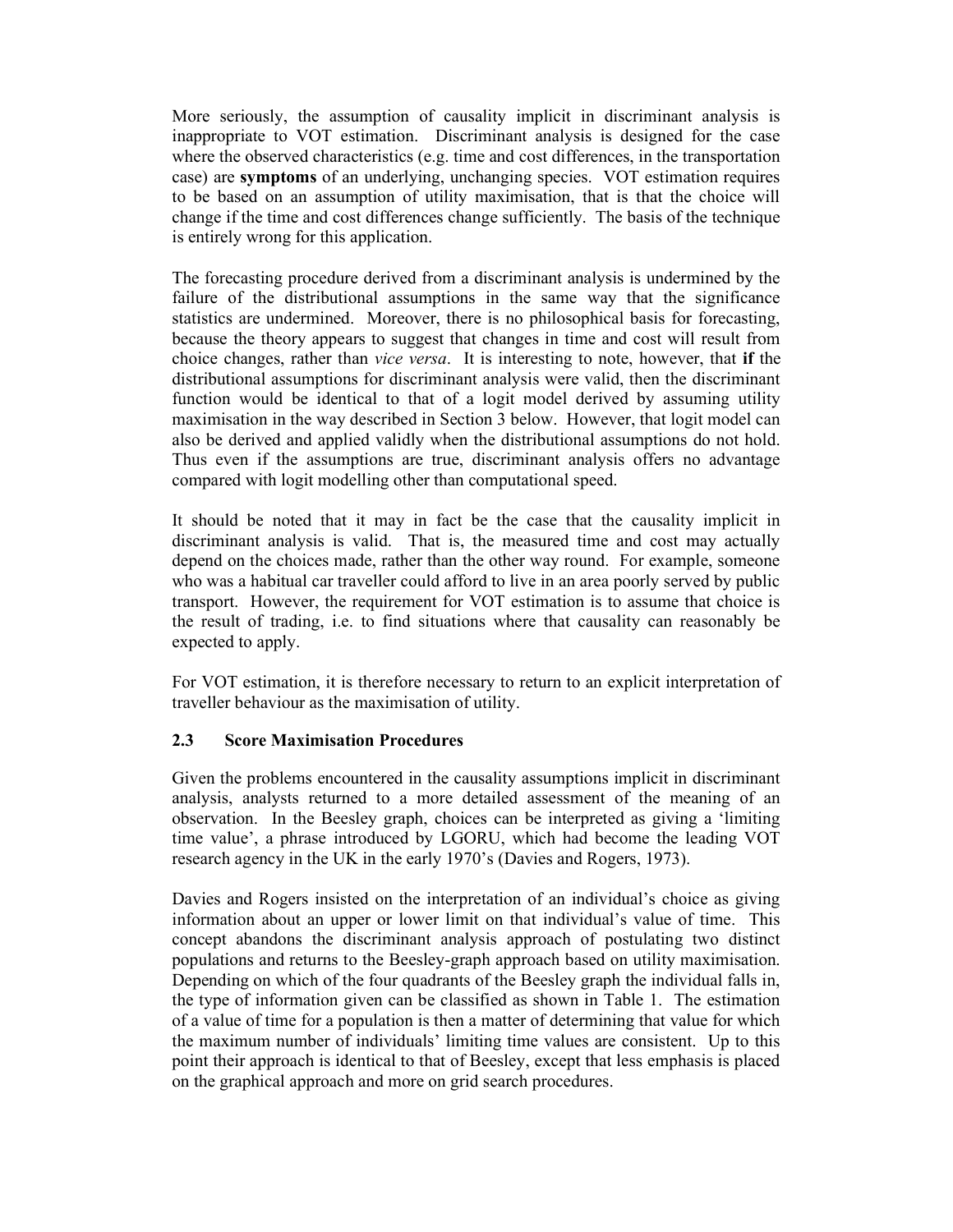#### Table 1: Limiting Values of Time

| Preference for $1 \Rightarrow$ disutility 2 exceeds disutility $1 \Rightarrow v.t2 + c2 \ge v.t1 + c1$ |                       |              |
|--------------------------------------------------------------------------------------------------------|-----------------------|--------------|
| which implies one of                                                                                   | if                    | called       |
| 'traders'                                                                                              |                       |              |
| 1. $v \ge (c1 - c2) / (t2 - t1)$                                                                       | $t2 > t1$ , $c2 < c1$ | 'time saver' |
| 2. $v \le (c2 - c1) / (t1 - t2)$                                                                       | t2 < t1, c2 > c1      | 'cost saver' |
| 'non traders'                                                                                          |                       |              |
| 3. no information                                                                                      | $t2 \ge 1, c2 \ge c1$ | 'dominant'   |
| 4. a problem                                                                                           | t2 < t1, c2 < c1      | 'irrational' |

Davies and Rogers then went on to apply these same concepts to multi-dimensional analysis, testing several components of time and even the dependence of time values on the size of time savings. $8\text{ In these multi-dimensional analyses the concept of }$ limiting time value is less clear, but the interpretation of the data as showing that one set of times and costs was preferred to another - i.e. that the utility of the chosen alternative exceeds the utility of the rejected alternative - was strictly maintained.

In each case the criterion used by Davies and Rogers to find the best interpretation of the data was to maximise the number of observations consistent with the hypothesis. This criterion of maximisation has been used in many other contexts, where it is known variously as 'percentage right', 'first preference recovery' and 'score maximisation'. It has been shown to be a poor criterion for comparing the overall success of models across different data sets, but in this context it is used as a criterion of optimality of a model on a single data set.

Under the name of score maximisation, Manski (1975) made a full investigation of the criterion, showing (for example) that the coefficient estimates derived by this criterion were consistent, that is that the estimates approach the true values as the amount of data becomes very large. The justification offered by Manski can be applied retrospectively to the Beesley-graph procedure, despite the graphical estimation method usually applied.

While the theoretical base in utility maximisation and the statistical verification of the method gave a better basis for VOT estimation than had been available previously, a number of difficulties are inherent in score maximisation.

<sup>8</sup> VOT appeared to increase with the magnitude of savings, but the work was based on mode choice, which reduces the relevance of the work to the modern debate on this issue.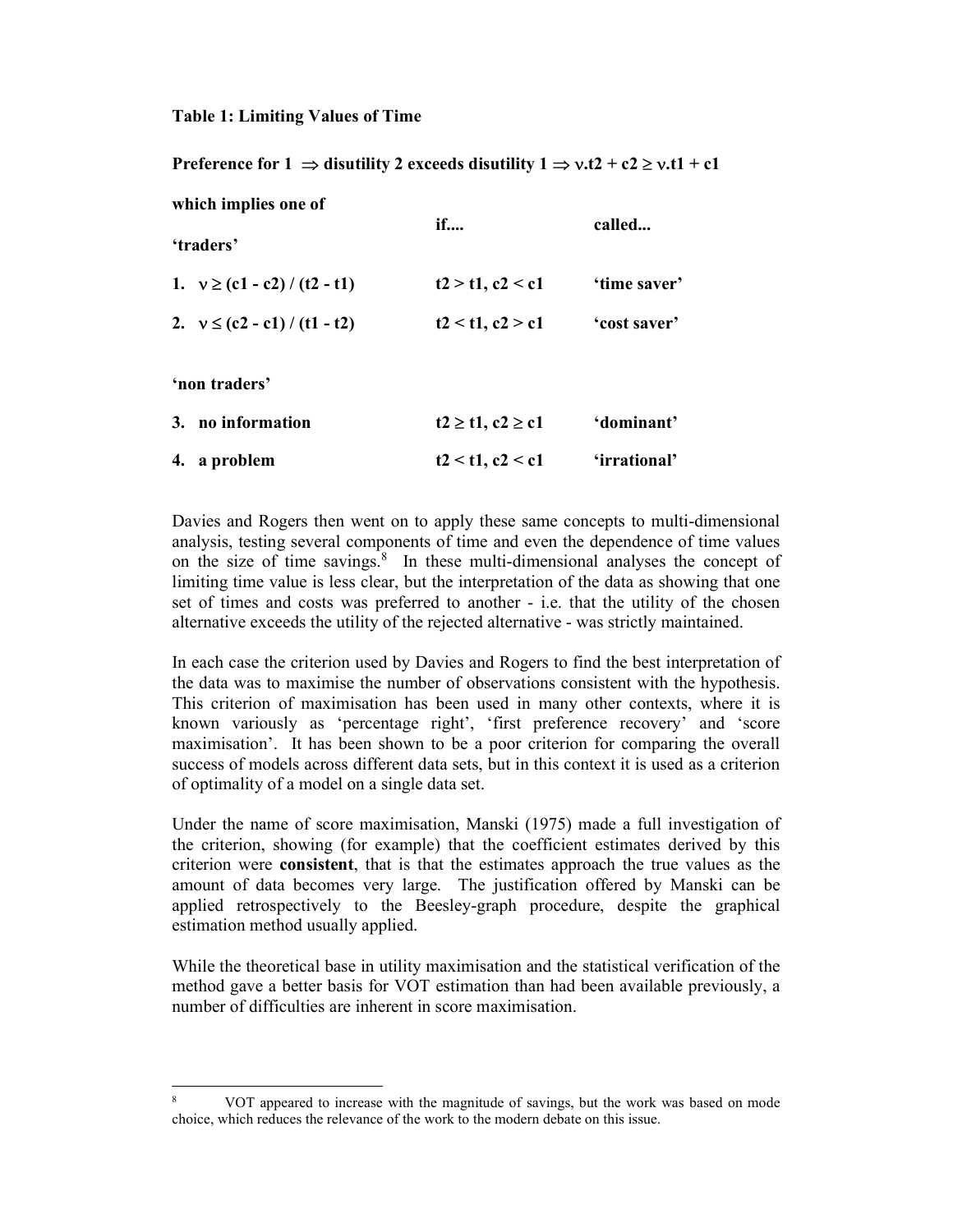- The programming is difficult and unreliable, partly because the optimum score value can be obtained for many different sets of parameter values in data sets of small or moderate size.
- Score maximisation gives a poorer fit to data than a more 'reasonable' assumptions with an explicit error assumption.
- Score maximisation gives no statistics or error measures for the estimated parameters.
- The method is very difficult to extend to more complicated choices.
- Score maximisation gives no explanation of 'wrong' observations, they are simply inconsistent with the model.

For these reasons, further improvements were sought in the estimation procedure.

### 2.4 Derivation of Present Estimation Procedure

In the early 1970's, parallel to the work on VOT estimation described above, developments were also taking place in the development of models of choice of travel mode and other choices relevant to transport planning. A historical review of this work, which mainly took place in the United States, is not possible here. I can do no more than list the main researchers: McFadden, Ben-Akiva, Manski and their associates. There were undoubtedly connections between the work of these people, but there was at that time much less trans-Atlantic communication than now and the work of Williams at Leeds and our work at LGORU proceeded independently of the Americans and indeed of each other.

As a result of this work, it was fairly widely known before 1975 that it was possible to construct models for binary and simple multiple choice of a number of forms that were consistent with a theory of individual utility maximisation, for example as outlined by Daly and Zachary (1975b). The difficult problem exercising researchers at that time was how the model could be extended to more realistic models of multiple choice without losing its basis in utility maximisation, a problem that was solved four times independently shortly afterwards. However, for VOT estimation the complexities of multiple choice were not immediately relevant, as almost all VOT estimations, even up to the present day, have been conducted on binary choices.

The existence of these models and their consistency with micro-economic theory disproved the assertion of (e.g.) Davies and Rogers (1973) that logit or probit models were "empirical classification procedures" and therefore not suitable for VOT estimation. The separation Davies and Rogers drew between choice modelling and VOT estimation disappeared and it became possible to employ choice models for VOT estimation, providing the models could be shown to be consistent with individual utility maximisation. The first application of this insight for VOT estimation of which I am aware was by Daly and Zachary (1975a).

The binary models that were found to be acceptable within the framework of utility maximisation represented choice on the basis of the comparison of the (indirect) utilities of the alternatives, into which a random element was introduced. For this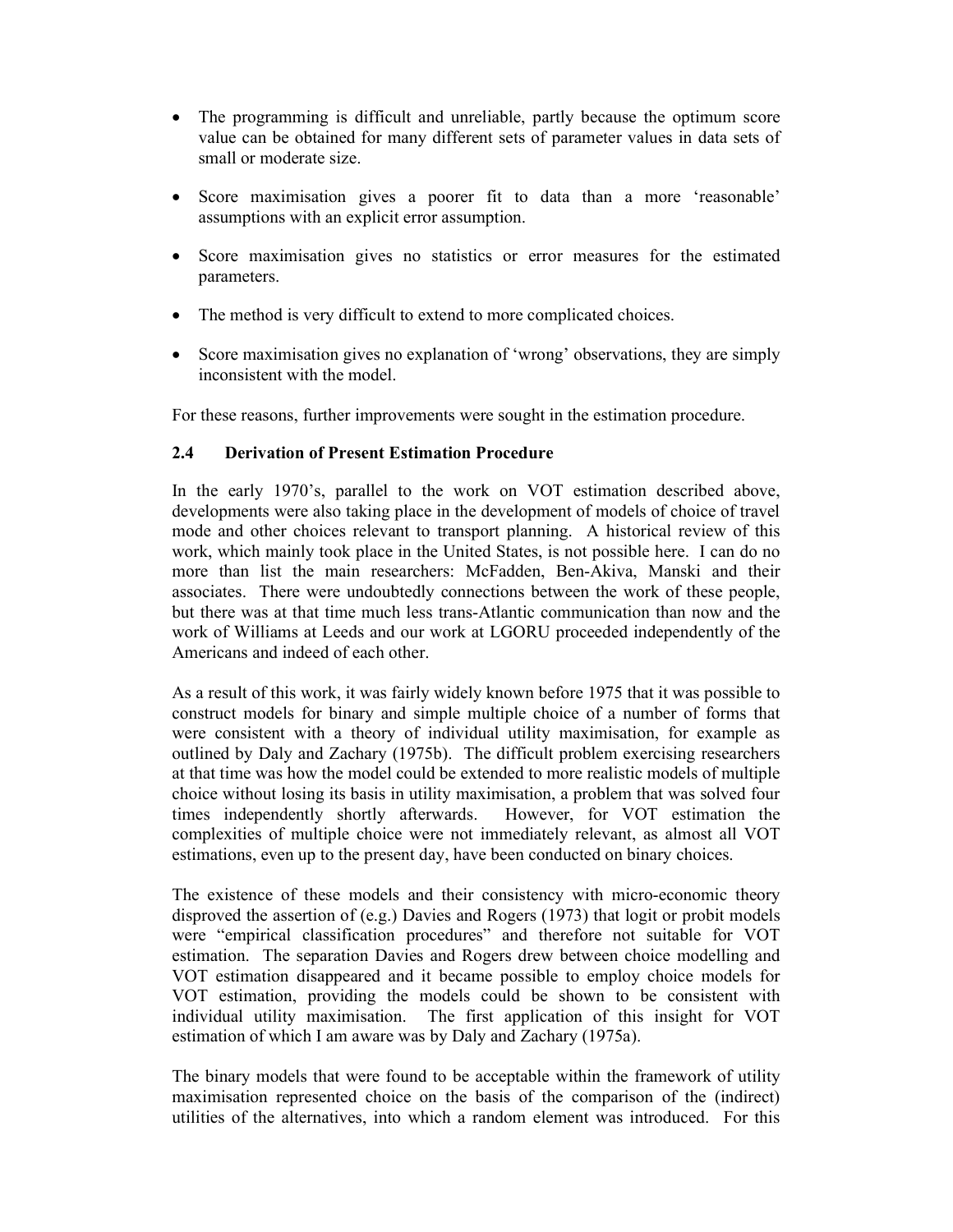reason the models are often called 'random utility' models. However, this naming is confusing, because the model does not require the utility itself to be random, only that the analyst can make only an approximation to the true utility and the difference between that approximation and the true utility can be treated as a random variable, i.e. no random component of behaviour is postulated. The randomness is thus in the sampling of particular individuals for analysis, rather than in their behaviour. An explicit distribution can be specified for the distribution of the approximation error and the model form can be derived from that distribution, as is described in the following section, to obtain models such as the logit or probit.

Given the greatly increased freedom given by the possibility of modelling, it became necessary to evaluate the position within the new framework of the score maximisation models, the only previous models that could still be considered valid. Comparing the explanation of the data given by a score maximisation method with that given by a method with an explicit error distribution, such as those in current use, is not easy because the two approaches do not apply comparable measures. One comparison, given by Daly and Zachary (1975a) is to convert the score maximisation method to a maximum likelihood method by postulating a suitable distribution of the unobserved utility component. They showed that (for one data set) this comparison showed a substantially worse explanation of the data (lower likelihood) than that given by a simple logit model. For this reason, along with the inherent difficulties of the score maximisation method listed in the previous section, score maximisation has not been used to any great extent for VOT estimation since the mid 1970's.

A further problem that was solved by the introduction of the models with an explicit error distribution was that of the traders and non-traders. It had been argued that 'non-traders' should be excluded from the data since they gave no information about time values. However, as argued by Daly (1978) the introduction of a random component into the model terminates this discussion: the non-traders cannot be identified and the analysis must be conducted on all the data. Travellers whose choices are much better than the alternatives will automatically contribute little in a well-formulated model.

### 3. UTILITY MAXIMISATION WITH EXPLICIT ERROR DISTRIBUTION

For the reasons explained in the previous section, VOT estimation in the last 20 years has been based almost exclusively on the interpretation of observations as being instances of individual utility maximisation, together with an explicit statement of the distribution of the non-measured 'error' term. This approach is based therefore on two key postulates:

> the interpretation of a choice is that the chosen alternative has greater utility than the rejected alternative;

but

the analyst cannot observe all of the relevant determinants of the individual's choice.

These two basic points then determine the basic analytical features of the models that can be applied for VOT estimation.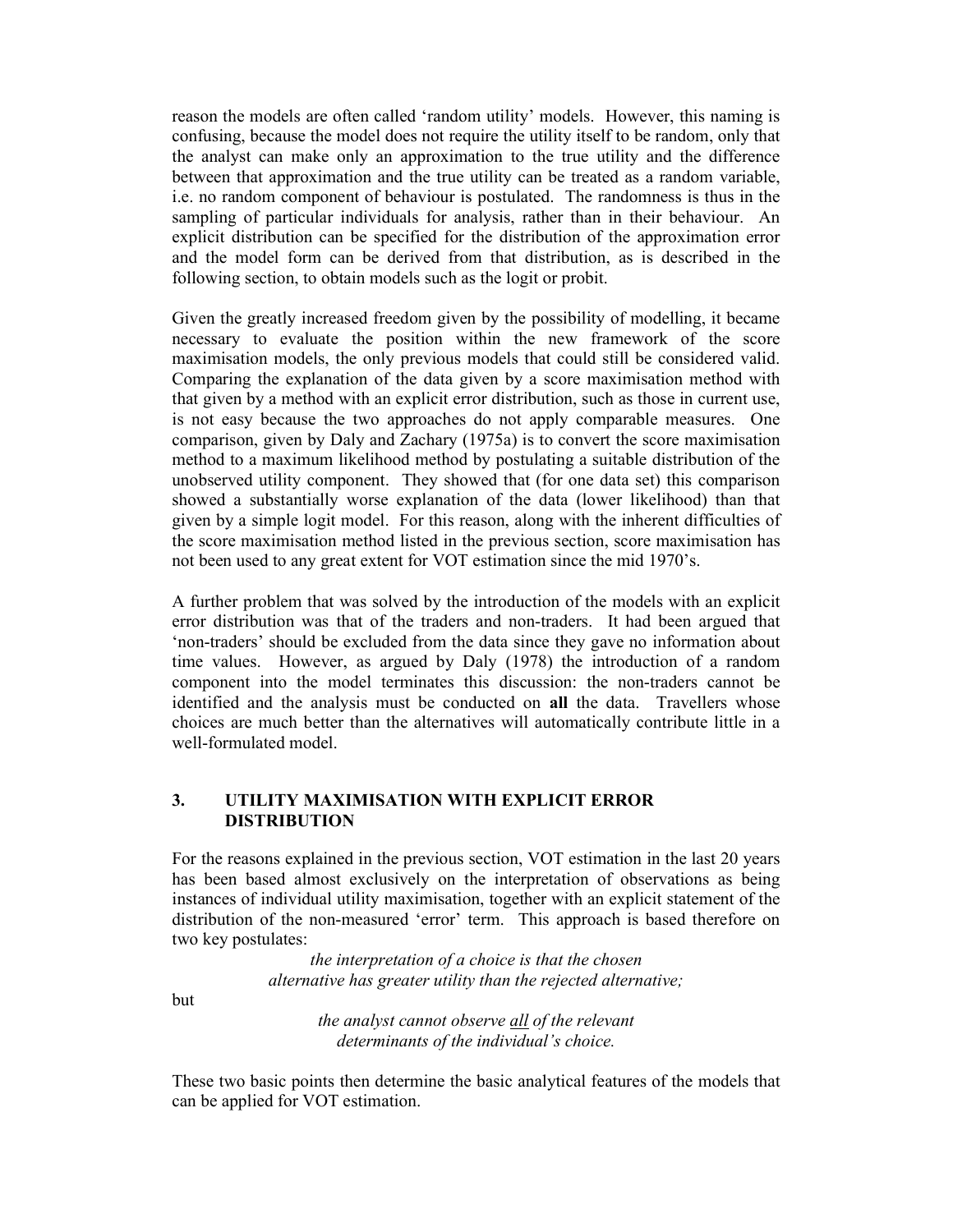Much of the information in the following sections can also be found in standard tests, such as Ben-Akiva and Lerman (1985). It is restated here from the point of view of VOT estimation, which is a little different from the approach needed for estimating forecasting models, the main interest of the standard texts. The basic theory is however identical.

### 3.1 Analytical Statement of the Model

The most important features of the analytical approach follow from the two postulates given above.

- All the relevant measured characteristics of alternative are included in the model. Omission of a characteristic that is relevant to the choice simply exposes the model to the risk of bias. Therefore as many of these characteristics as possible should be measured, although it is necessary to recognise that 100% coverage will never be possible.
- There is an explicit treatment of the inability of the analyst to measure all of the relevant characteristics for an individual (or to formulate the individual's (indirect) utility function correctly) and of inter-personal variation. This treatment takes the form of specifying the probability distribution of the difference between the true utility and the measured part of the utility.
- Because of this probability distribution of the unmeasured component, statistical procedures are required to define the optimality of the model, estimating the coefficients and their error.

The model is then based on the formulation for each alternative i of an indirect utility function Ui of the form

$$
U_i = \beta_t \cdot t_i + \beta_c \cdot c_i + \dots + \varepsilon_i \qquad (\beta < 0, usually)
$$

in which

- $t_i$  is the time required when choosing alternative i;
- $c_i$  is the cost of alternative i;
- $\beta$  are coefficients to be estimated, usually negative because increasing time and cost usually reduce the utility of an alternative;
- ... indicate the other relevant measured characteristics of alternative i, probably also involving coefficients that require to be estimated;
- and  $\varepsilon_i$  contains *all* the unmeasured difference between the measured components and the true utility.

If the only components of U that vary with the cost and time are c and t, then it is easy to see that the value of time, the ratio of the partial derivatives of U with respect to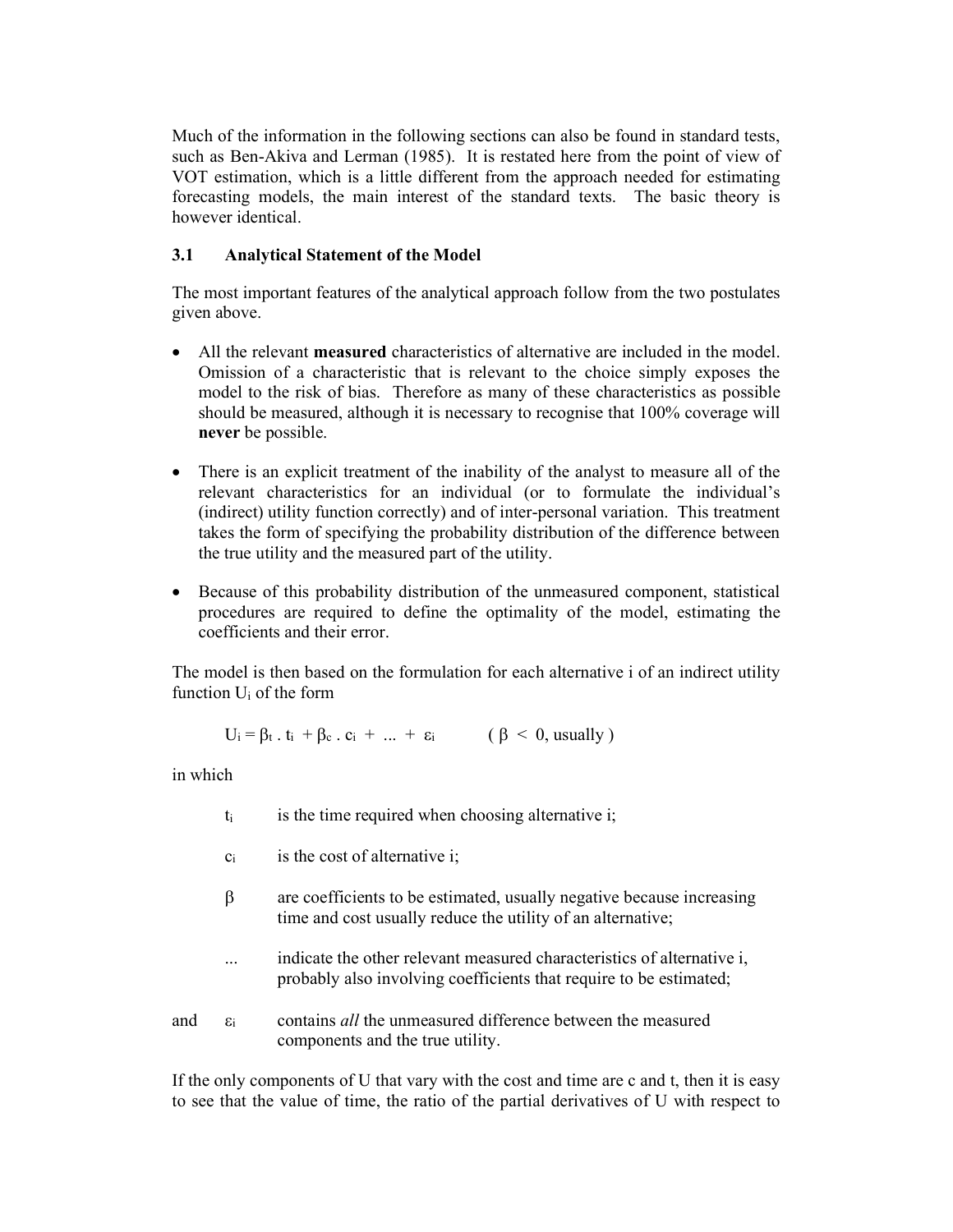those variables, is just  $\beta_t$  /  $\beta_c$ . However, when other relevant characteristics vary with time or cost, the calculation will be more complicated<sup>9</sup>.

Formulations as above are the basis of almost all modern VOT estimation procedures. However, the practicalities depend to a large extent on the assumptions that are made about the distribution of  $\varepsilon$  and on the types of data available. The main issues arising in each case are discussed in the two following sections.

# 3.2 Types of Data Used

VOT estimation is based on observations of individual behaviour. Given a sample of observations that can reasonably be described as representative of the total travelling population, the VOT estimates derived can reasonably be described as estimates of the average VOT of the total population, following the best available scientific methods.

The data that has been used can be classified in four main groups:

- RP: revealed preference: what travellers actually did: it may then definitely be concluded that the chosen alternative has a utility higher than those of all the rejected alternatives;
- SP: stated preference (generally using choice experiments<sup>10</sup>): what travellers state they would do in a hypothetical case: the preferred alternative is then assumed to have a higher utility than rejected alternatives;
- TP: transfer price: how much travellers say they would need to be compensated for using an inferior alternative: the transfer price is then assumed to be correlated with the true utility difference;
- other preference data (hedonic scales etc. and other forms of SP data): has not been much used in VOT estimation.

Because of the dominance of RP, SP and TP data in practical VOT estimations to date, only these three data types are considered further.

The objective of VOT estimation is primarily to estimate the coefficients of the indirect utility function, not to make forecasts of behaviour in changed contexts. For this reason, binary choices are preferred because they simplify both the data collection and the modelling contexts as far as is possible. The majority of VOT estimation has been performed on binary choices, although SP ranking data has been used occasionally.<sup>11</sup> In the remainder of the paper, binary data only will be considered.

<sup>9</sup> This may well also apply when  $\varepsilon$  varies with time or cost.

It would be more specific to describe this type of data as 'stated choice', but the 'SP' label is very widely used and will be retained for this rerason.

<sup>&</sup>lt;sup>11</sup> That is, data in which the respondent reports the order of his or her preference over a set of real or imaginary alternatives presented in the experiment. The analysis procedures for data of this type can become complicated if full attention is given to intercorrelations.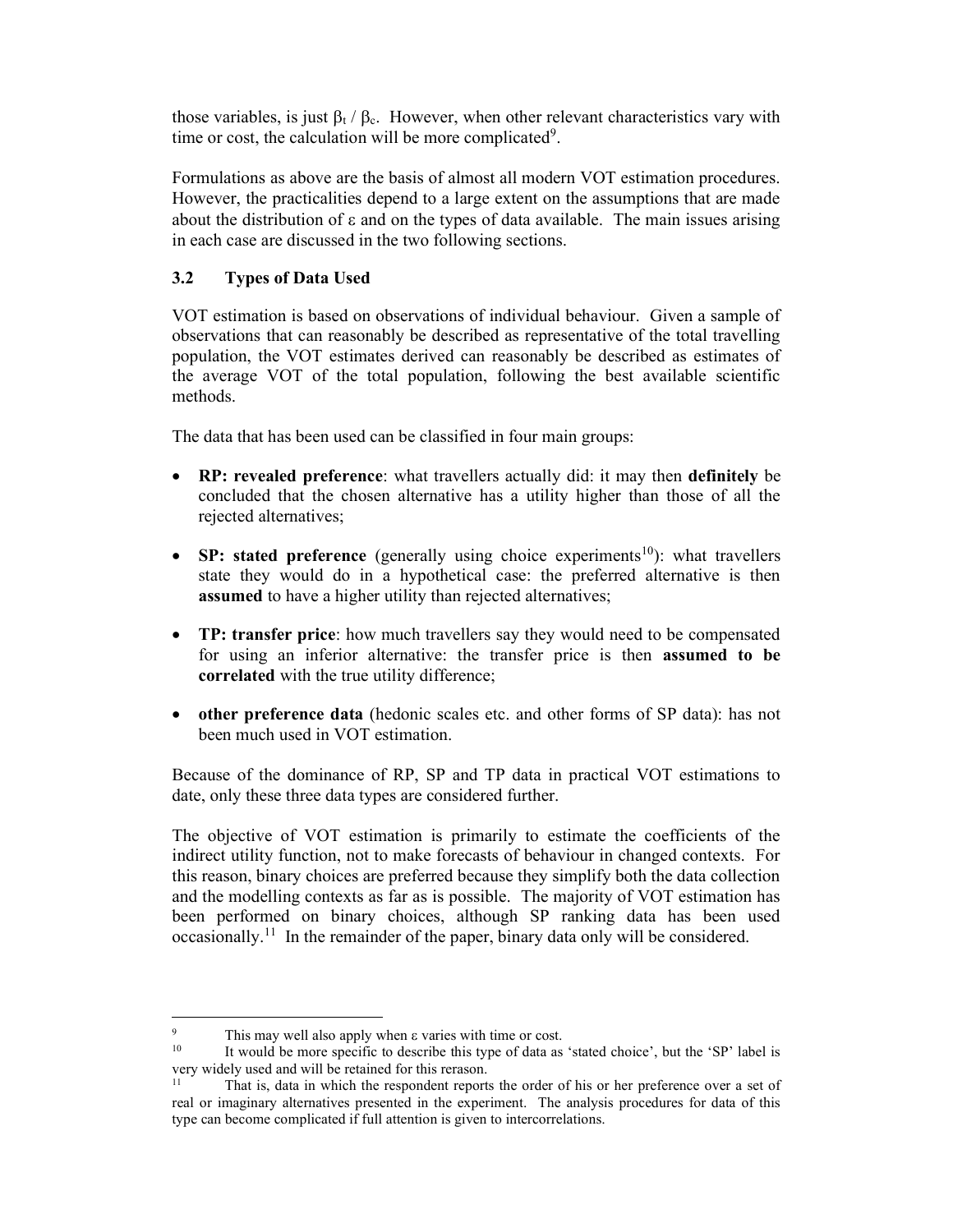RP data has the great advantage that the behaviour observed is real. The travellers have actually made the observed choices. For this reason RP data is often used to control other data types. However, in RP data survey difficulties mean it is often difficult (or even impossible) to observe types of behaviour that are of interest and the data may often be expensive per observation, with high correlations between the variables of interest, in particular of course between time and cost. For these reasons errors in VOT estimated from RP data are often unacceptably high and other data is needed to achieve adequate accuracy.

An issue arising in the analysis of RP data is how the times, costs and other relevant characteristics of the alternatives should be measured. One cheap method that has often been used in practice is to ask individual respondents what were the times and costs of their chosen and rejected alternatives; data of this type has sometimes been called 'perceived', although 'reported' is a more accurate description. The alternative, calculating the characteristics independently, i.e. what are often called 'engineering' estimates, is often more expensive, whether the characteristics are obtained from transportation network analysis or 'by hand'. However, the biases, such as self-justification, and lack of information, particularly about non-used alternatives, make the use of reported data dangerous.<sup>12</sup>

SP data is usually much cheaper than RP data to collect per observation, largely because of the practice of collecting multiple responses per individual. It has the further advantages that the analyst can design the correlation structure and ask the respondent to consider new situations that have not yet arisen, both of these within the bounds of what can be described credibly. The inherent disadvantage of SP data is that its relationship to real behaviour is in principle unknown, although by now there is substantial experience in the comparative properties of RP and SP data. For this reason SP data is often supported by RP data in a simultaneous estimation process. A further problem in SP practice is that the proper analysis of multiple responses per individual requires more sophisticated analysis procedures than those needed for RP data.

For RP data it is known, and for SP data it is assumed, that the observation that has been made implies that the indirect utility of the chosen alternative exceeds that of the rejected alternative:

RP, SP: Choice or preference is 1  $\implies$  U<sub>1</sub> - U<sub>2</sub>  $\geq$  0

This is then the form in which the data is analysed.

TP data is analysed in the same theoretical utility-maximising framework used for RP and SP data. The advantage given by TP data is that it contains in principle more information per observation, because the respondent states not only which alternative is preferred, but also by how much. The central issue is whether respondents can understand the TP question, for which there are several different formulations which have proved variously successful in practical studies. The chief problem in practice,

<sup>&</sup>lt;sup>12</sup> It is important not to confuse reported data with 'perceived' levels of service. If travellers do actually perceive their alternatives in terms of times and costs in specific amounts, they are certainly unable to report these without error and/or bias. Moreover, the ultimate interest is not in the value of perceived time but in the value of time as it can be measured in base and future contexts.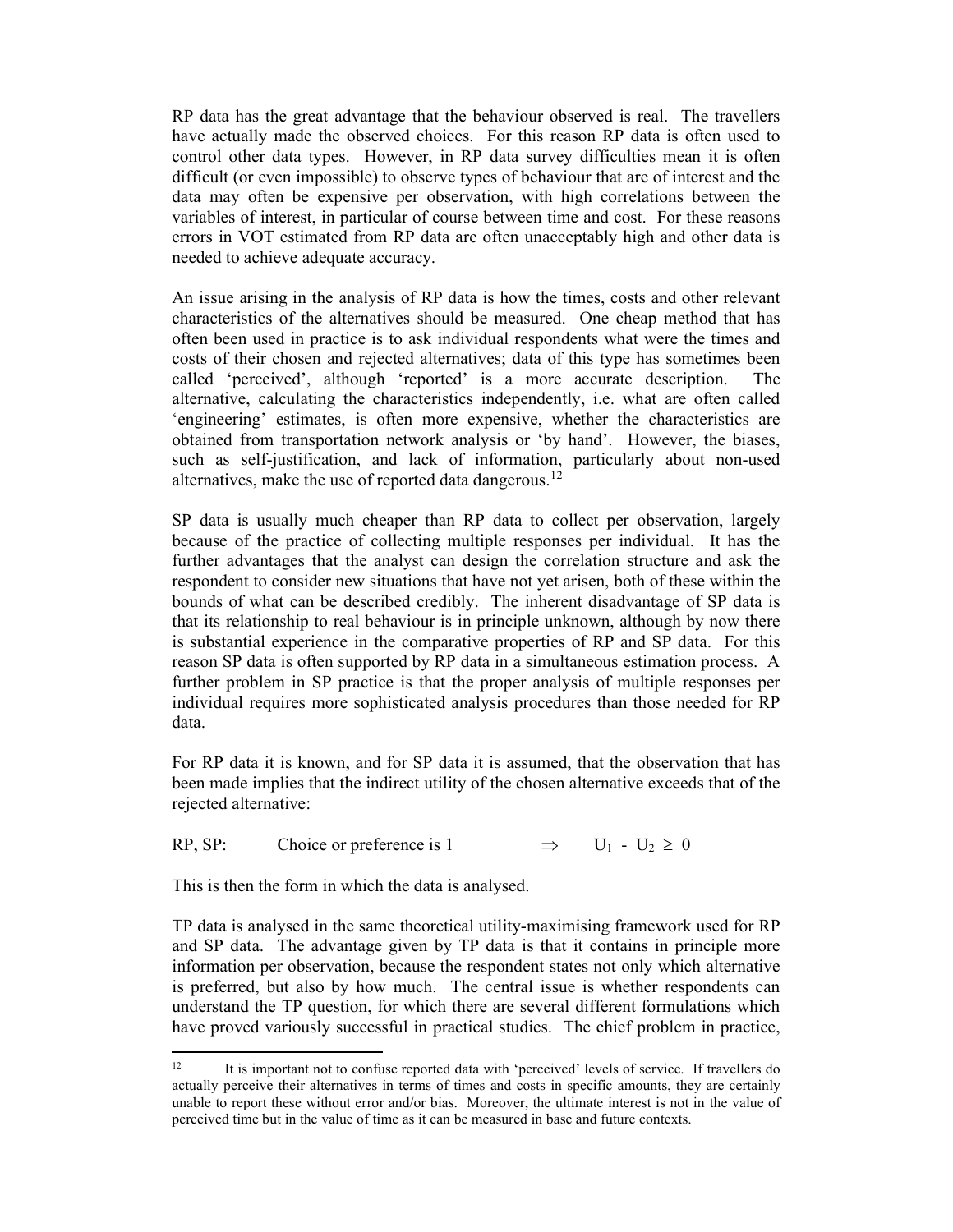however, has been the difficulty of dealing with the additional information that the TP is always positive, because it represents the difference between the inferior and the chosen alternatives: if this information is not handled properly, the analysis can be biased. Further discussion of this issue is given below.

The analytical formulation for TP data is set up as

TP: TP from 1 to 2  $\implies$  TP =  $\tau$  (U<sub>1</sub> - U<sub>2</sub>)  $\geq$  0

in which  $\tau$  represents a transformation of the utility difference which is in principle unknown at the start of the analysis.

Note that whether RP, SP or TP data is used, the analysis is based solely on the utility difference. This is as it should be, because utility has of its nature no well-defined zero point. Similarly, the scale of the utility is not defined (in TP data, the  $\tau$  function may contain an arbitrary scale factor), reflecting the absence of a well-defined scale for utility.

### 3.3 Estimation Procedure

The essential step of the estimation procedure is to turn the formulation of the observations described in the previous sections into a statement of the probability of the observed behaviour. The probability statement can then be used in a statistical estimation procedure to derive the 'best' values of the coefficients of the model. The use of a statistical approach is an appropriate way of handling the uncertainties inherent in the observation of imperfectly understood phenomena such as travellers' choices.

In practice, the statistical procedure most commonly applied for VOT estimation is that of maximum likelihood. It is not possible here to explain fully this procedure or its advantages, which are substantial. The reader is referred to the statistical literature for this purpose (e.g. Cox and Hinkley, 1974). Among the advantages of the maximum likelihood method are that it yields statistics on the accuracy of estimation of the coefficients and gives the possibility of making tests to compare the 'fit' of competing models formulations.

The maximum likelihood criterion needs to operate on the **joint** processes of sampling individuals and their choice processes. However, in many cases, such as that of choice-independent sampling<sup>13</sup> it can be shown that it is sufficient to consider the kernel of the likelihood function, which for choice models as used for RP and SP analysis is

L =  $\Pi_0$  p<sub>co</sub> or  $\log L = \sum_0 \log p_{\text{co}}$ 

where  $p_{co}$  is the probability of making the observed choice c for observation o. The logarithmic form of the function is usually more convenient. The maximum of the

With so-called 'choice-based' samples it is often sufficient to adjust the **constants** of the models only, i.e. naïve analysis gives correct values for most of the  $\beta$  coefficients - see Ben-Akiva and Lerman (1985).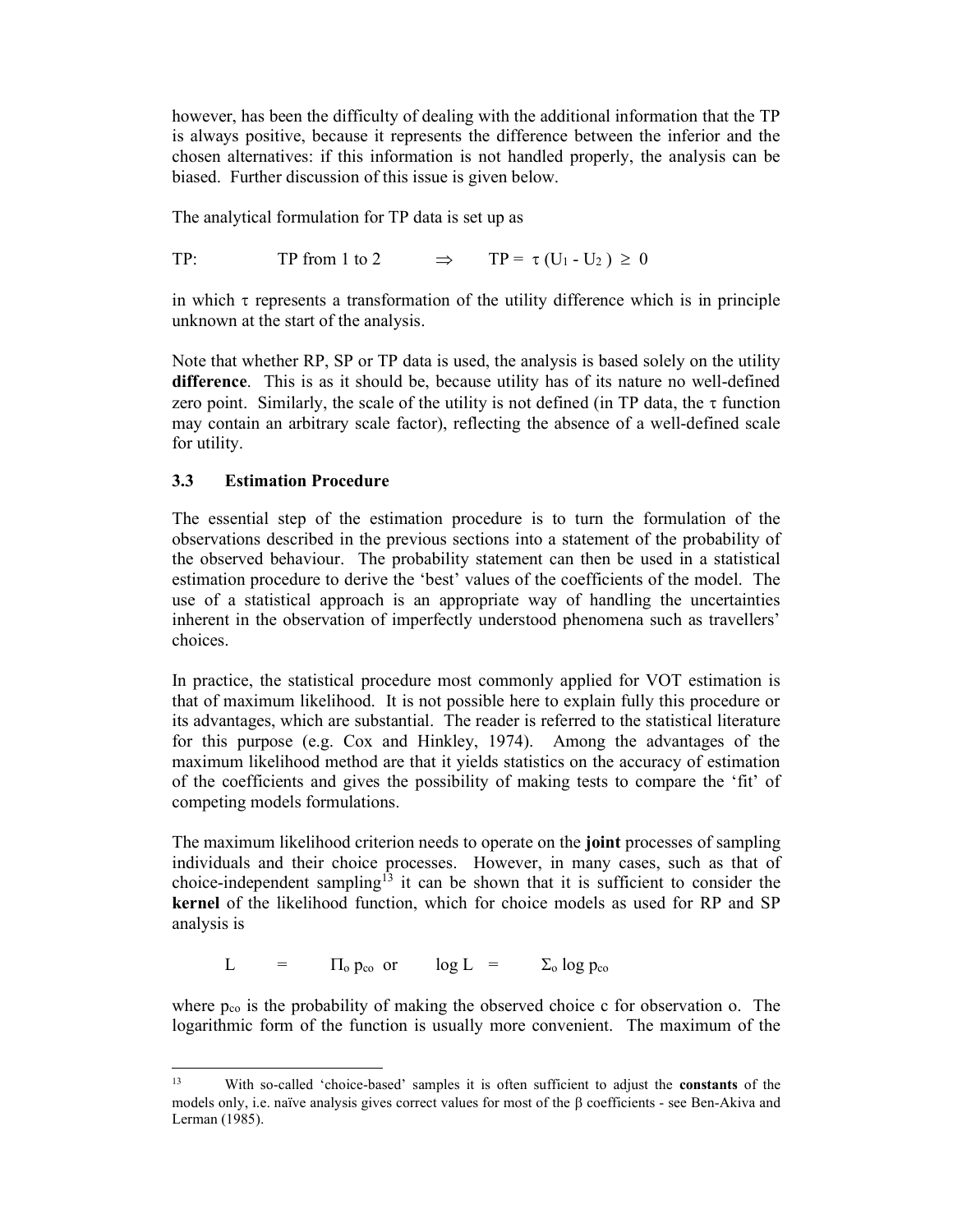likelihood is of course obtained by the same parameter values as the maximum of the log likelihood.

It is therefore necessary to be able to calculate the choice probabilities  $p_c$  that the sampled individuals will make their observed choices.

For TP data the likelihood function has a different form, as is discussed below.

RP and SP Data

In RP and SP data, the probability of the traveller making the observed choice is the probability that the utility of the chosen alternative was greater than the utility of the rejected alternative. This means

$$
U_1 - U_2 \geq 0
$$

which implies, in terms of the approximations to the utility functions described above, that

$$
\beta_{t} \cdot (t_{1} - t_{2}) + \beta_{c} \cdot (c_{1} - c_{2}) + ... + \epsilon_{1} - \epsilon_{2} \geq 0
$$

or

$$
(\varepsilon_2 - \varepsilon_1) \leq \beta_t \cdot (t_1 - t_2) + \beta_c \cdot (c_1 - c_2) + \dots
$$

It is therefore possible to state that the probability of choosing alternative 1 is

 $p_1$  = Pr { choice = 1 } = F ( $\beta_t$ .  $\Delta t$  +  $\beta_c$ .  $\Delta c$  + ... ) = F (V)

where  $\Delta t$ ,  $\Delta c$  represent the differences in time and cost between the alternatives (1 - 2) F is the cumulative form of the probability distribution of  $(\epsilon_2 - \epsilon_1)$  and V is the difference in the measured utility components between the alternatives.

If the form of F is known, then the values of  $\beta$  can be adjusted to obtain the best overall fit to the data in terms of the required optimality criterion (i.e. to find the maximum of the likelihood or log likelihood function). This process is the core of the estimation.

TP Data

The theoretical basis for analysing TP data is the same as that for RP and SP data. However the formulation of the model for analysis is of course different because of the form of the information available. The basic model is

$$
TP = \tau(V) + (\epsilon_2 - \epsilon_1) \geq 0
$$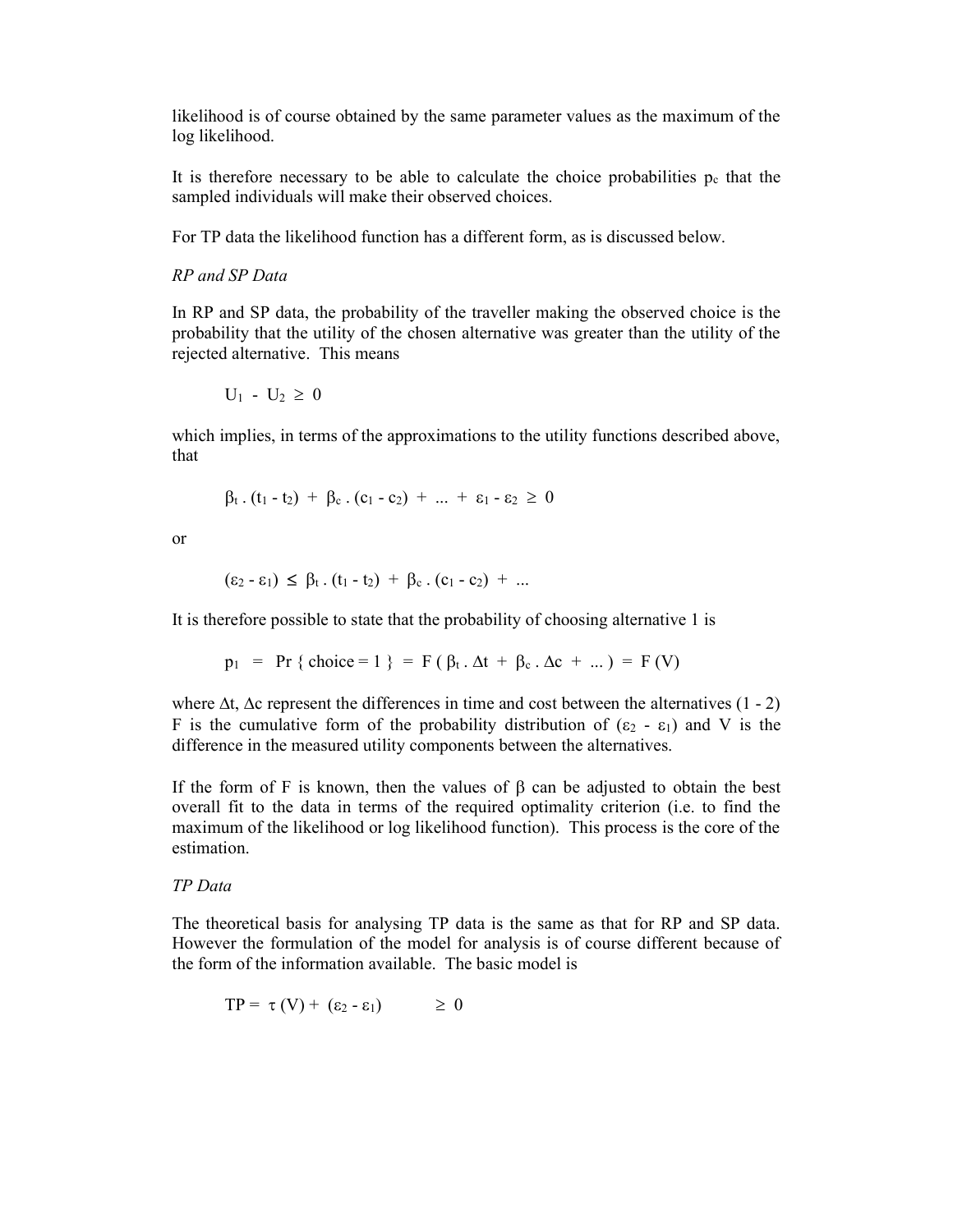where TP is the transfer price given by the individual respondent,

- $V, \varepsilon$  have the meanings described in the RP/SP discussion above and
- $\tau$  is an unknown translation from measured utility difference to reported transfer price.

If simple assumptions are made about the form of  $\tau$  (e.g. that it is linear) and about the distribution of  $(\epsilon_2 - \epsilon_1)$  (e.g. that it is normal), simple modelling methods can be used to estimate the  $\beta$  coefficients within V by the maximum likelihood criterion (e.g. ordinary least-squares regression<sup>14</sup>). More complicated methods can be used to handle more complex assumptions.

The problem that has arisen in the analysis of transfer price data is in the use of the information that the transfer price from the chosen alternative to an inferior alternative must be positive. For example, if the model is set up to compare the chosen with the rejected alternative, it cannot be assumed that the distribution of the error term is strictly normal, as this would attribute a positive probability that the rejected alternative had higher utility than the chosen. More seriously, there is inevitably a positive preference for each alternative among the part of the population that chooses it. Erroneous use of this information has led to biases in the results of the analyses and as a result TP data has been used less than it might have been. In general, it is preferable to set up TP data in the form of differences between alternative A and alternative B, applying a suitable sign to the transfer price information to indicate whether it relates to a transfer from A to B or from B to A.

#### Direct estimation

Whichever form of data is used, the measured component of the utility function can be reformulated as

 $V = \beta_c$ . {  $v \cdot \Delta t + \Delta c + ...$ }

in which the value of time  $v (= \beta_t / \beta_c)$  appears directly as a coefficient in the model rather than being calculated subsequently from estimated coefficients.

This reformulation can be convenient in yielding the value of time (and the money value of other characteristics of the alternatives) directly. In particular, the error in the VOT estimates can often be estimated much more easily in this way than in a subsequent calculation.

The suggestion of direct estimation using choice data in this way was made by Bradley and Daly (1993), who showed that, if the base model was logit, this reformulation could be set up as a 'tree' logit.

<sup>&</sup>lt;sup>14</sup> For a regression with a normally-distributed error term, the maximum likelihood estimate is the same as the least-squares estimate.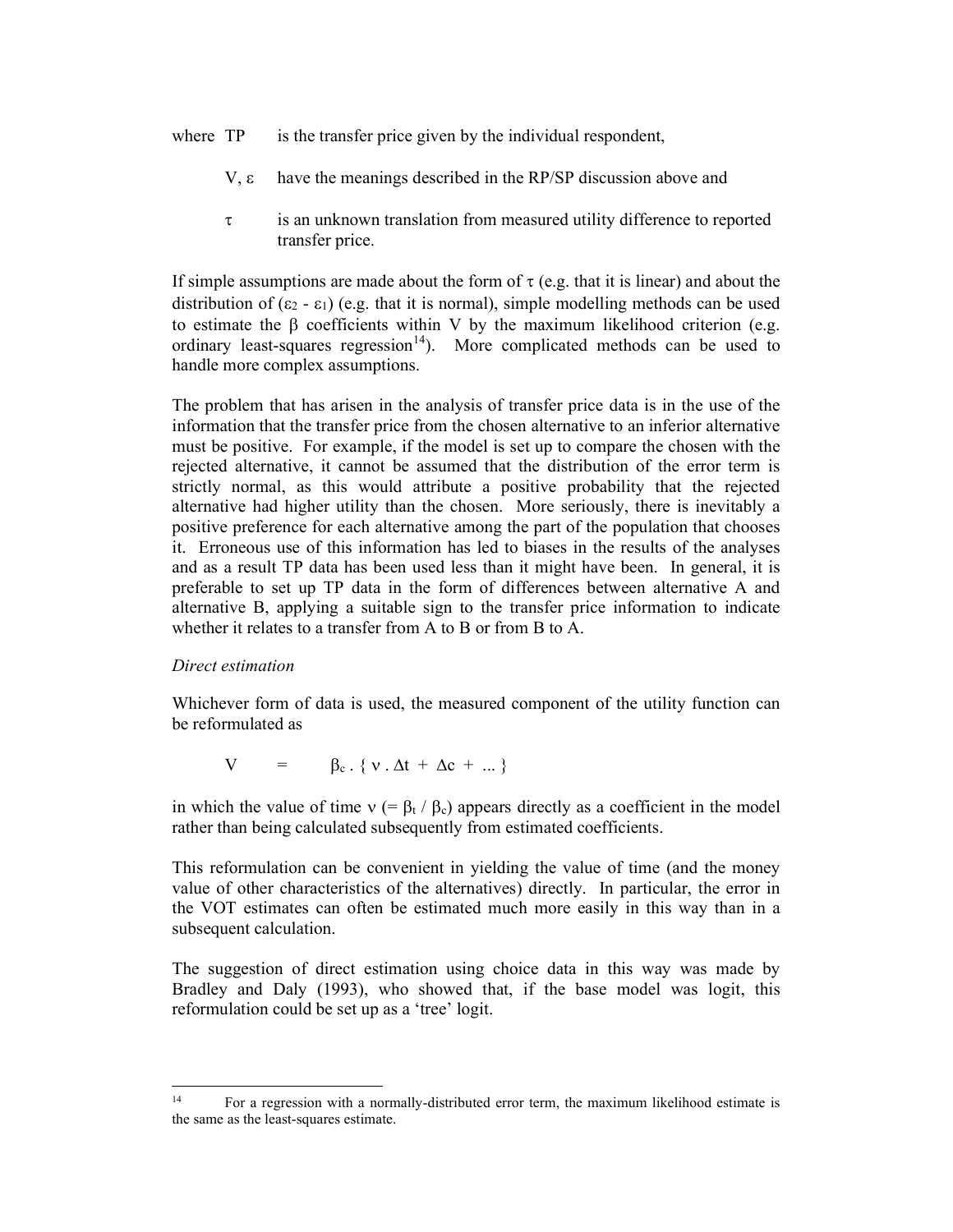### 3.4 Sources of Variation

The form of the distribution of  $(\epsilon_2 - \epsilon_1)$  determines the form of the model that is to be estimated and the practicalities of the actual estimation process. Essentially,  $(\epsilon_2 - \epsilon_1)$ represents the error in the analyst's understanding of the behaviour of an individual traveller. Additionally, it is necessary to take account in the modelling of sources of inter-personal variation. These two issues are considered in turn.

### Distribution of  $(\varepsilon_2 - \varepsilon_1)$

First, it is reasonable to assume that the mean value of  $(\epsilon_2 - \epsilon_1)$  is zero. This is effectively the assumption that there are sufficient constants in the model. In simple cases it is also reasonable to assume that  $(\epsilon_2 - \epsilon_1)$  has a symmetrical distribution, because it could be expected that the distribution of the individual  $\varepsilon$  variables was identical. However, in more complex models it is necessary to abandon this assumption, as will become apparent.

Second, the distribution of  $(\epsilon_2 - \epsilon_1)$  can be considered to be induced by the distribution of the separate  $\epsilon$  variables. Two particular and important cases will illustrate how this works.

- 1. If the separate  $\varepsilon$ 's have normal distributions, then  $(\varepsilon_2 \varepsilon_1)$  will also have a normal distribution and the probability model with be of the probit form.
- 2. If the separate  $\varepsilon$ 's have extreme-value distributions of a particular type<sup>15</sup> with equal variance, then  $(\epsilon_2 - \epsilon_1)$  will have a logistic distribution and the probability model will be of the logit form.

Other assumptions for the underlying distributions could also be postulated, leading to other forms of distribution of ( $\varepsilon_2 - \varepsilon_1$ ), but these have not been used widely in practice, with the exception of the log-normal value of time distribution discussed below.

The underlying normal distribution is theoretically appropriate if the utilities of the alternatives are considered to be composed of sums of numerous components, since the normal distribution is the limiting distribution of a sum of a large number of components. Conversely, if the alternatives are considered to result from choice from a number of more detailed alternatives, e.g. choice over time of departure, route etc. for the car alternative, then the limiting-value distribution is more appropriate and the logit model theoretically justified. In reality, aspects of both of these arguments apply and the choice of appropriate distribution is better made on grounds of practicality. In most cases, this will lead to the use of the logit model, which is generally simpler to handle than the probit, but in some cases the probit turns out to be more tractable.

Third, the variance of  $(\epsilon_2 - \epsilon_1)$  can be considered to be constant, giving simple models, or can be considered to vary. The variation might depend on the data source (e.g. RP and SP data, when analysed together, will often be found to have different error variance). Alternatively, the error variance might depend on aspects of the data, e.g. there may be more variance associated with long trips than with short trips, measured

<sup>15</sup> Also called the Weibull or Gumbel distribution.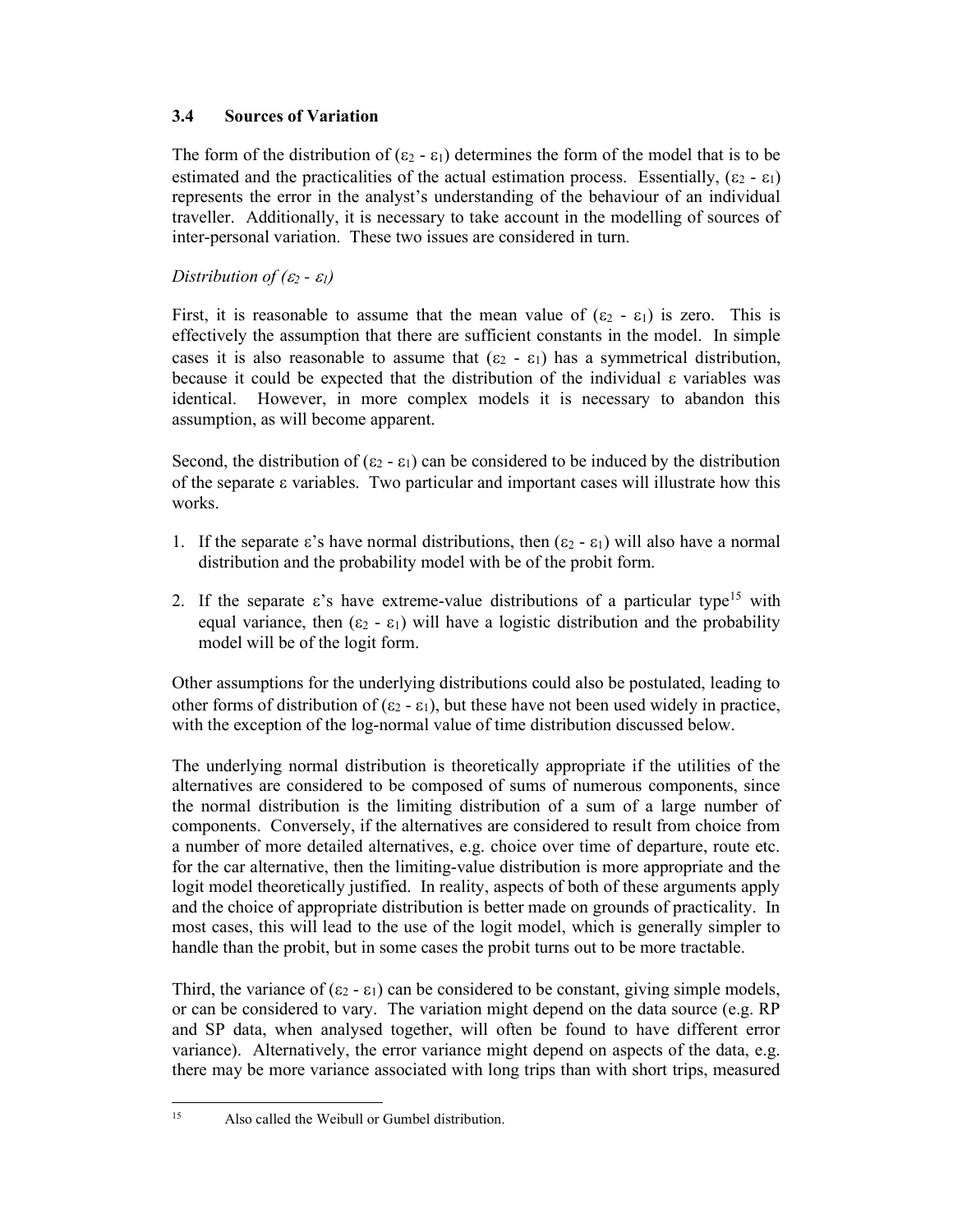on a constant scale. This type of heteroskedasticity (changing variance) is associated primarily with what is called 'taste variation'.

Fourth, the errors for the separate observations may be considered to be independent or to have some correlation. The former, which is obviously much more simple in its modelling implications, is acceptable when the observations are taken from separate individuals, as is the case with most RP and TP data. However, when there are repeated observations from individuals, as is common in SP data, the modelling should take account of the correlations thus introduced.

The possibility of introducing more sophisticated variance assumptions is the basis for many of the more advanced VOT estimations.

#### Inter-personal variation

In addition to the error  $\varepsilon$  between the traveller's true utility function and the analyst's approximation of that function, it is necessary to take account in many cases of variation between individuals. There are a number of ways in which this can be done.

Most obviously and most simply, time valuations have always been considered to be different between business and leisure travellers, and frequently further differentiations are made in travel purpose, such as isolating commuter trips.<sup>16</sup> This issue has usually and appropriately been handled by separating travellers for different purposes and estimating their VOT separately. Obviously modelling a number of segments increases the data requirements for a study but this is inevitable because of the widely differing values that are found.

It is also possible to introduce into the utility functions variables that depend on the socio-economic description of the traveller. In particular the income of the traveller is often used to introduce variation in the VOT, an effect which can be achieved in various ways, some of which have more theoretical justification than others (see Jara-Díaz, 1996a). Other variables can also be introduced in this way to differentiate the population in a less thorough way than complete segmentation, requiring less data than that method.

These differentiations are based on observable characteristics. In recent research it has also proved possible to introduce interpersonal variation based on non-observed or 'latent' variables. The methods used for this are discussed along with other research issues in the following section.

## 4. CURRENT ISSUES IN VOT ESTIMATION

The model based on individual utility maximisation with an explicit error distribution described above is used for almost all current estimations of VOT, as is demonstrated by the other papers in this volume. The aim of the present Chapter is to show how the

<sup>16</sup> The issue of an employer's valuation of time, when this cannot be deduced from the employee's behaviour, is not covered in this paper. Other papers in the volume do deal with this issue and the valuation of time spent by goods in transit, which is clearly very relevant to the valuation of time for goods vehicles.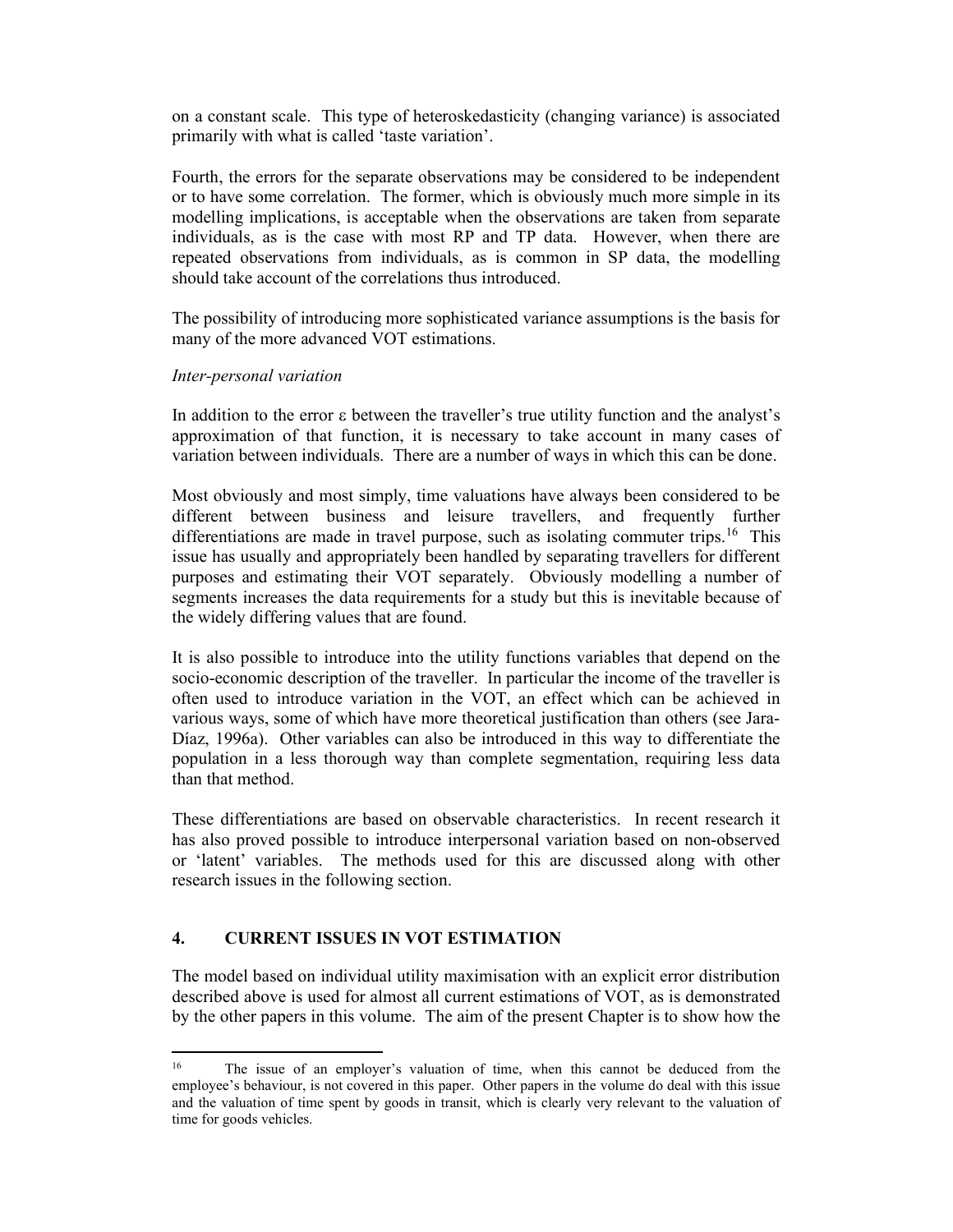most important current issues are handled in that framework. These issues fall into three main groups:

- the treatment of data of different types;
- the specification of the utility function;
- the definition of the error term and the interpersonal variation.

These three groups of issues are considered in turn, followed by a discussion of the use of VOT information in forecasting.

#### 4.1 Data Utilisation

The papers in this volume by Ortúzar and by Sheldon discuss many of the issues arising in the design and conduct of surveys for VOT estimation and here it is necessary to present only the aspects of data most closely related to estimation issues.

#### TP Data

We have already mentioned the problem that has restricted past use of TP data: the biases caused by incorrect treatment of the information that the sign of the TP is always known because the traveller's choice is always known.

A proper treatment of TP data is quite possible and when properly analysed it can be shown that the information content of TP data is, as expected, greater than that of choice data of RP or SP form (Gunn, 1984). The analysis needs to take account of the possibility of an 'inertia' effect in travellers' behaviour, but this effect is not always important, as Gunn shows on one data set.

Considering the advantages which can be obtained by the use of TP data, it appears that inadequate use as been made of this data type.

#### Design Issues

The issue of experimental design has generated a substantial literature and space does not allow a full discussion of the issues here. Research is continuing at Leeds and in other places (Watson *et al.*, 1996).

The objective of experimental design is to increase the 'efficiency' of the estimation, that is, to minimise the estimation errors for a fixed amount of data or, alternatively to minimise the amount of data required to achieve a given level of accuracy.

With RP and TP data, the scope for improving design is limited. The most important variation is the choice of experimental context: location, behaviour studied, etc.. It has been suggested that some benefit can be obtained by preliminary interviews to select respondents for interview, but the gain from such a procedure will be small because a large part of the interview cost is in contacting the respondent, while an RP interview is typically very short.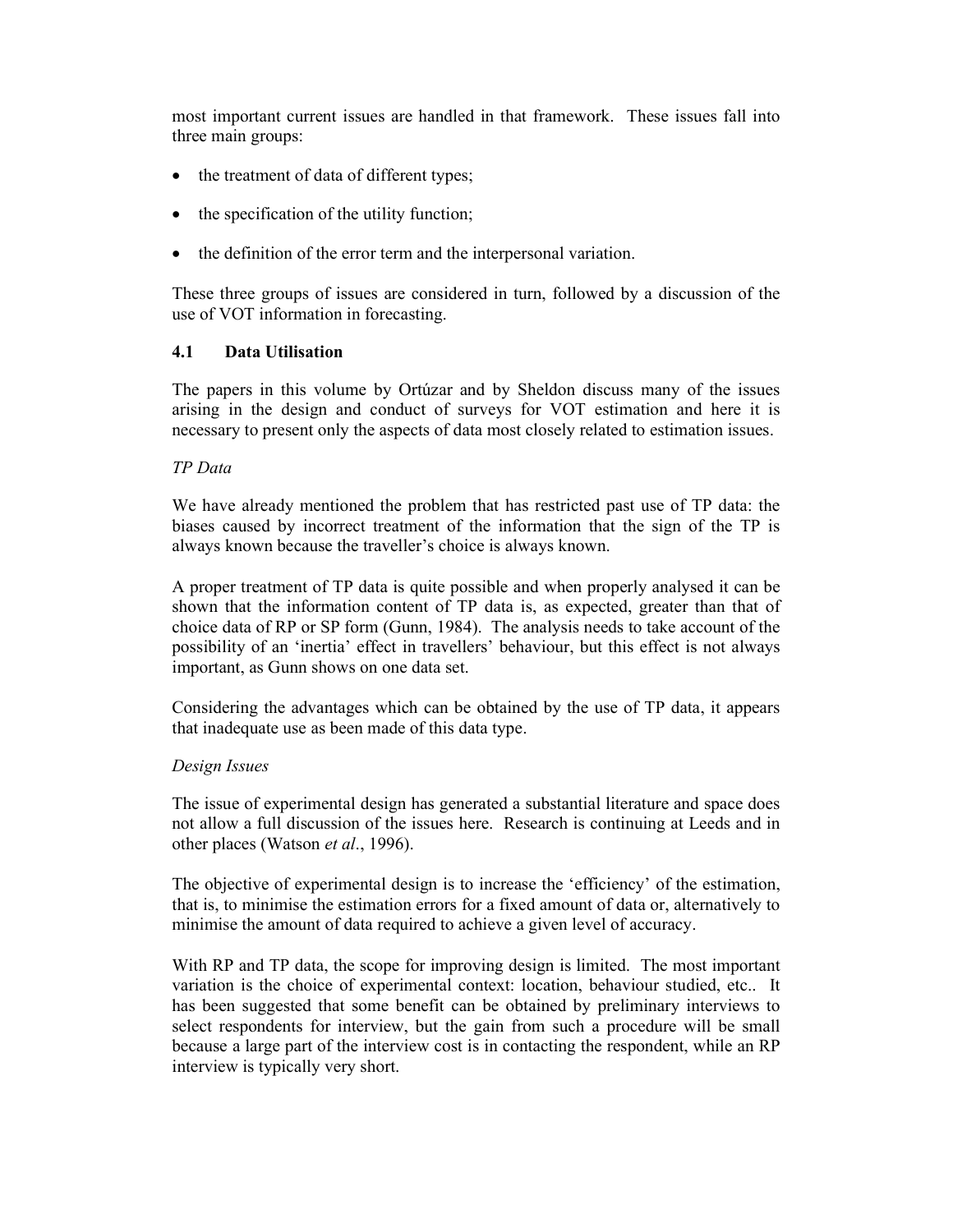With SP data, the scope for design improvements is considerable. One of the issues that is relevant here is the balancing of 'extreme' and 'close' decisions for the respondent. Further it is necessary to consider the appropriate correlation between the attributes of the alternatives: correlation is not necessarily unwelcome, particularly when ratios of coefficients are being estimated and not the coefficients themselves.

An over-riding concern, however, is to ensure that the alternatives presented to the individual are realistic.

SP Data

SP data has been used increasingly intensively in transport planning for 10-15 years now, proving particularly useful in estimating the ratios of model coefficients, which suggests its suitability for VOT estimation.

The advantage of SP data is primarily its cost-effectiveness. Experiments can be designed (as noted above) to maximise efficiency, while multiple responses can be obtained from each respondent, greatly reducing the cost per response. Further, the information assumed to be known to the respondent can be controlled by the interviewer, eliminating the need to use 'engineering' or 'reported' data which is necessary in the RP context. Finally, the behavioural context can be controlled, allowing the investigation of contexts and effects that are not observable in reality.

On the other hand, despite its popularity, not all of the problems of SP analysis have yet been solved. It has been known for some time that biases, such as inertia, may be present in the responses and that the error structure is significantly different from that of RP data. Following the pioneering work of Ben-Akiva and Morikawa (1990), convenient adjustment procedures for these features are in current use (Bradley and Daly, 1991). Less widely known are the problems that can arise with 'adaptive' SP (Bradley and Daly, 1993) or the difficulties that can be caused when the number of observations collected from a particular individual increases (Bradley and Daly, 1994). Nevertheless the ability of SP to collect repeated observations from an individual is one of its key advantages, reducing survey costs significantly.

A more fundamental problem is that the SP observations collected from an individual obviously cannot be described as independent as is required for simple analysis. While the intercorrelations that exist do not seem to affect the coefficient estimates themselves very much in practical situations, they certainly do affect the estimates of the errors in those estimates. Specifically, the use of naïve estimators substantially overstates the significance and accuracy of the results. A number of methods have been developed to deal with this issue. The most complete is to set up the likelihood function that is maximised to take full account of the intercorrelations; however, this requires specialised and complicated programming. Alternatives which require less (but still some) complicated programming are the adjusted matrix proposed by McFadden (1996), or the sequential modelling method of Ouwersloot and Rietveld (1996). A further reasonably simple approach is the 'Jack-knife' method proposed by Cirillo et al. (1996) which deals with the repeated measures problem and also takes account of other specification errors that may be present in the data.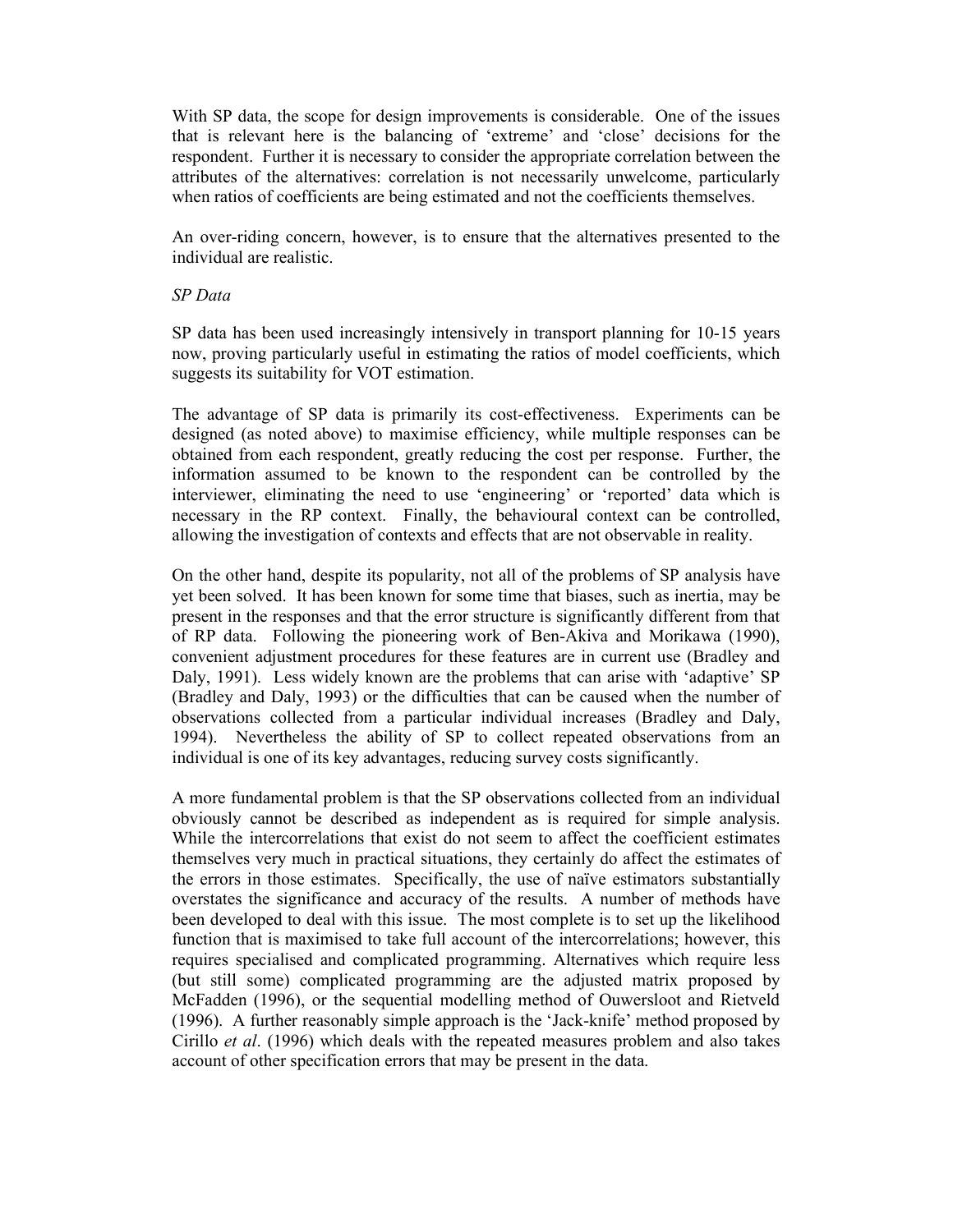The most fundamental issue with SP data, however, is the interpretation of the individual respondent's intention in answering the questions posed. It seems reasonable to suggest that the thinking in the few seconds taken to state a preference cannot incorporate a full optimisation of the utility over all possible allocations of time, money and travel choices. Therefore the responses must be taken as essentially short-term in nature and as giving an approximation to what might be observed in an RP survey, were it possible to conduct one for the same behaviour as the SP survey.

It may be concluded that SP data is an essential component of the analyst's armoury for VOT estimation. However, the analysis must be conducted in the knowledge of the biases and difficulties arising in SP analysis and the results must be seen in an essentially short-term context and only as approximations to the longer-term, more fully optimised, behaviour that can only be observed in RP data.

#### 4.2 Form of the Utility Function

A further set of current issues concern the form of the utility function: the variables that should be incorporated and the form in which they should appear. While it is possible to draw some information from theory, many of the decisions concerning these variables need to be based on estimation results. The estimations are conducted by extending the (indirect) utility function difference as follows

$$
V = \beta_c \cdot (v \cdot \Delta t + \Delta c + v_1 \cdot \Delta x_1 + v_2 \cdot \Delta x_2 + ..)
$$

where the  $\Delta x$ 's represent the differences between the alternatives of the additional variables and  $v_1$ ,  $v_2$  are the marginal values of these additional variables (measured directly in money terms because the whole function is multiplied by  $\beta_c$ ). The function is shown with two such new variables but of course any number can be added that the information content of the data will support.

The tests that are made concerning the proper formulation of the function can be based on the underlying statistical theory of the estimation and in particular of the maximum likelihood estimation:

- a test of the inclusion of a single variable can be most conveniently made using the 't' test, part of the output of standard estimation software;
- a test of two models that are related to each other in a more complicated way, but which remain 'nested' (one model is a generalisation of the other) can be compared using the  $\chi^2$  test based on the difference in likelihood between the two models.

Standard tables are available for both 't' and  $\chi^2$ . For more complicated situations, when models are not strictly nested, the likelihood value can be used to compare models estimated on the same data. Comparisons of models based on different data is more difficult, but some guidance can be obtained from the  $\rho^2$  statistic, which is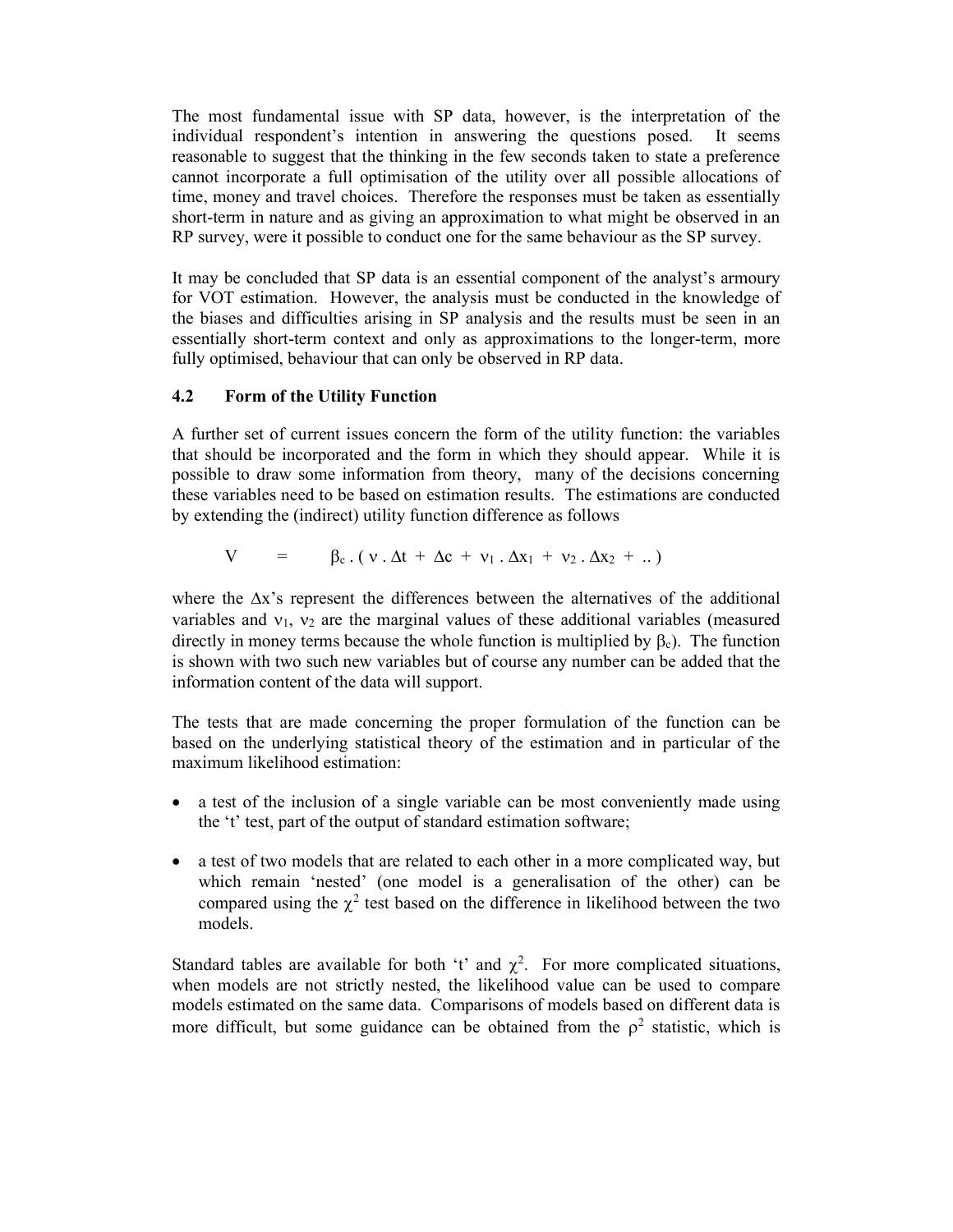derived from the likelihood and which gives an overall assessment of the explanation of the data given by the model<sup>17</sup>.

#### Variables to be incorporated

A wide range of variables can be considered for incorporation in the model in the way described above. These can be classified as follows.

- 'Comfort'-type variables apply to different travel modes to explain the fact that, for example, car travel is generally considered less onerous than public transport travel. They can also apply to components of the journey by a single mode, such as congested or 'free-flow' driving, or walking, waiting and 'in-vehicle' time on a public transport journey.
- 'Person type' variables can be applied in combination with time variables to persons of different types (e.g. by sex, age or employment status) or in different regions, or, most importantly in VOT estimation, with different incomes. Variables of this type can also be applied to distinguish different travel purposes, although this distinction is more often handled by separating the purposes altogether.
- 'Dummy' variables based on person type or trip characteristics can be applied as 0-1 indicators to one of the alternatives to indicate a general preference for that alternative by persons of that type. These variables do not directly influence the VOT estimates, but by improving the quality of the model they can contribute to a general improvement to the estimation.

Variables of the comfort type can be handled in two ways. They can be set up by separating the time into distinct components:

$$
V = \beta_c \cdot (\Delta c + v_1 \cdot \Delta t_1 + v_2 \cdot \Delta t_2 + ..)
$$

where  $t_1$  would be the time spent under condition 1 (e.g. in a car) and  $t_2$  the time spent in condition 2 (e.g. in a bus). The  $\nu$  values estimated are then the absolute monetary values of time under those circumstances.

Alternatively, the function can be set up to estimate the difference in time value:

$$
V = \beta_c \cdot (v \cdot \Delta t + \Delta c + v_2 \cdot \Delta t_2 + ..)
$$

in which t is the total time spent in one alternative and  $t_2$  is time spent under particular circumstances (e.g. congested driving). Since the  $t_2$  time is also included in t,  $v_2$ represents the difference in valuation from the standard time of condition 2. This latter formulation is often more convenient for testing how many different time components need to be valued separately, since the simple t test can be used to test the hypothesis that  $v_2$  is different from zero. However, the two formulations are entirely

<sup>&</sup>lt;sup>17</sup> The more familiar  $\mathbb{R}^2$  statistic used in linear regression is in fact a particular case of a  $\rho^2$ statistic (if the residual error in the distribution is normally distributed); the two statistics can be interpreted in the same general way.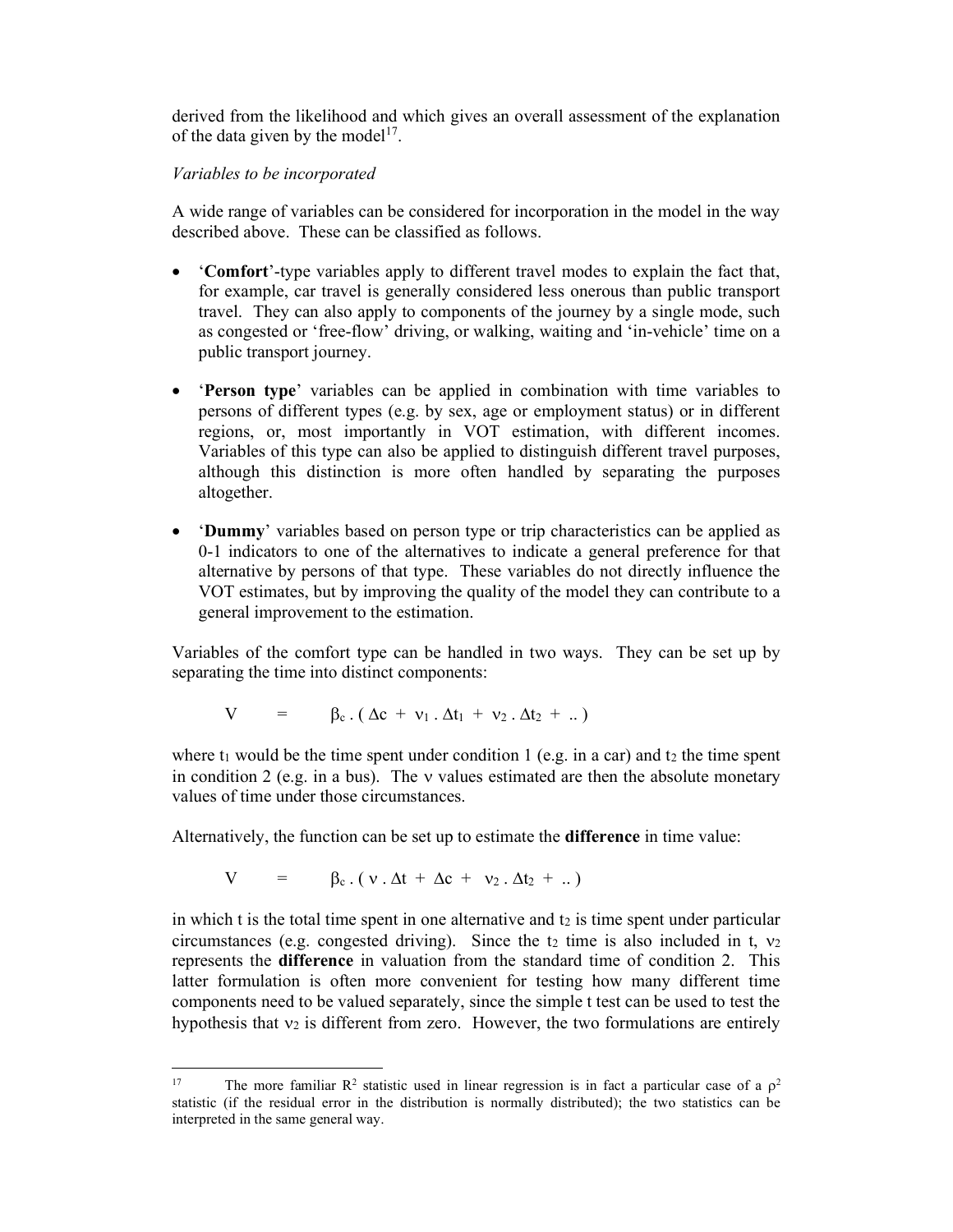equivalent in terms of the explanation of behaviour they give and would have identical likelihood values.

Person-type variables need to be combined with time variables to influence VOT estimates directly. These variables can also be set up in two ways: either

$$
V = \beta_c \cdot (\Delta c + v_1 \cdot \Delta t \cdot \delta_1 + v_2 \cdot \Delta t \cdot \delta_2 \dots)
$$

or

$$
V = \beta_c \cdot (v \cdot \Delta t + \Delta c + v_2 \cdot \Delta t \cdot \delta_2 + ...)
$$

in which  $\delta_i$  indicates the membership of a particular population group (1 for a member of group i, 0 for a non-member). The first formulation estimates a value  $v_1$  which applies to group 1 and  $v_2$  which applies to group 2. The second formulation estimates a value  $\nu$  which applies as a general standard value and a further value  $\nu$ <sub>2</sub> which represents the difference from the standard valuation by group 2. As with the comfort variables, there is no essential difference between the formulations and either can be used as appropriate to the situation. More than two proups can easily be tested.

#### Small time savings

A very important issue which is approached by varying the utility function is that of small time savings. The question is whether the marginal value of time savings depends on the magnitude of the time savings.

As in the case of the other variables that can be added to the utility function, small time savings can be introduced in an absolute or difference form, the latter being more suitable for testing whether there is a significant difference between small and other time savings. The absolute form would be set up as

$$
V = \beta_c \cdot (\Delta c + v_1 \cdot \Delta t_1 + v_2 \cdot \Delta t_2 + ..)
$$

where  $\Delta t_1$  = min ( $\Delta t$ , t<sub>lim</sub>)

 $\Delta t_2$  = dim  $(\Delta t, t_{\text{lim}})$  = max ( 0,  $\Delta t$  - t<sub>lim</sub>)

and  $t_{\text{lim}}$  is the time up to which the difference is considered 'small'.

In this formulation,  $v_1$  estimates the value of time savings up to  $t_{lim}$ , e.g. 5 minutes, while  $v_2$  estimates the value of time savings over that limit.

While the formulation above seems straightforward enough, a few words of caution about the interpretation of the results are in order. First, similar tests could in principle be made for small cost savings; the theoretical argument concerning the constant marginal utility of money (made by Jara-Díaz, 1996b) applies equally to time. Second, it is difficult to collect RP data that relates to small time savings, so that estimations are nearly always carried out on SP data; the point made above concerning SP data, that long-term optimisation is obviously not possible, reduces the quality of the approximation to RP data in this case, since the traveller will be more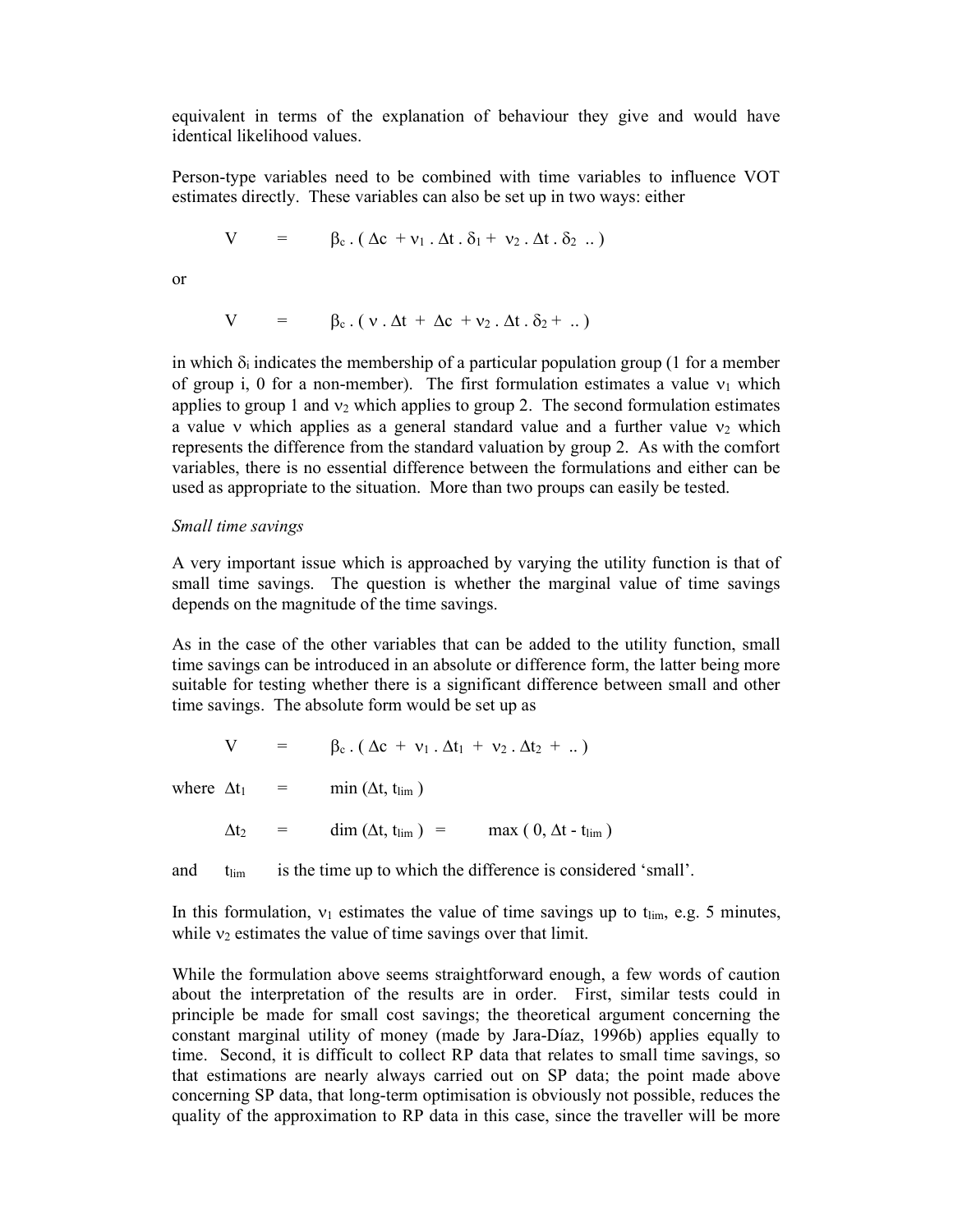quickly able to imagine an alternative use for a small quantity of money than for a small quantity of time. Finally, issues of heteroskedasticity (see next section) apply in the estimation of small time valuation, although it is not possible to be clear whether these have been of practical importance in the studies that have been made.

The conclusion of these points is that the estimation of the value of small time savings, and in particular the long-term value of those savings, is more difficult with current procedures than is the estimation of more substantial amounts of time.

### 4.3 Error Distributions

The main area of current work on the methodology of VOT estimation, as opposed to the derivation of practical results, is in the description of the distribution of the  $\varepsilon$ variables. To recap, the error is the difference between the analyst's approximation to the (indirect) utility function and the true value of that function for a specific individual. In practice, only the difference in the errors between the two alternatives is of relevance. It is reasonable to assume that the mean value of this distribution is zero. The remaining issues are then the form of the distribution and its variance. Of these, the variance is of primary importance.

When the error is not related to any of the measured variables, and all of the data comes from the same source, it is reasonable to assume that the variance is constant. This assumption leads to the simplest forms of model, such as those discussed in Section 3 above.

When data from different sources is analysed simultaneously, in particular when estimation is based on RP and SP data, it is necessary to take account of the different variances in the data sets; a scaling procedure is the standard method. For probit models the procedure of Ben-Akiva and Morikawa (1990) can be followed, for logit models this can be done by the use of a tree logit model as given in Bradley and Daly (1991).

The most complicated situations arise when it is required to relate the error variance to the measured values of the explanatory variables. For example, if the approximate utility difference is given by

$$
V = \beta_t \cdot \Delta t + \beta_c \cdot \Delta c + ...
$$

and it is postulated that the  $\beta$  values vary between the individuals, then the error variance is given by

$$
var(\varepsilon) = \underline{\Delta x}^{T} \cdot \underline{B} \cdot \underline{\Delta x}
$$

where  $\Delta x$  represents the difference in the t, c and other measured variables in the equation and  $\underline{B}$  is the covariance matrix of the  $\underline{B}$  coefficients. Because this variance depends on x, heteroskedasticity is introduced into the model and the estimation becomes complicated. While it was shown long ago that this heteroskedasticity could be important (Daly and Zachary, 1975a), even now there are few studies that take it into account. When the distribution of  $\beta$  is normal the form of the model for analysis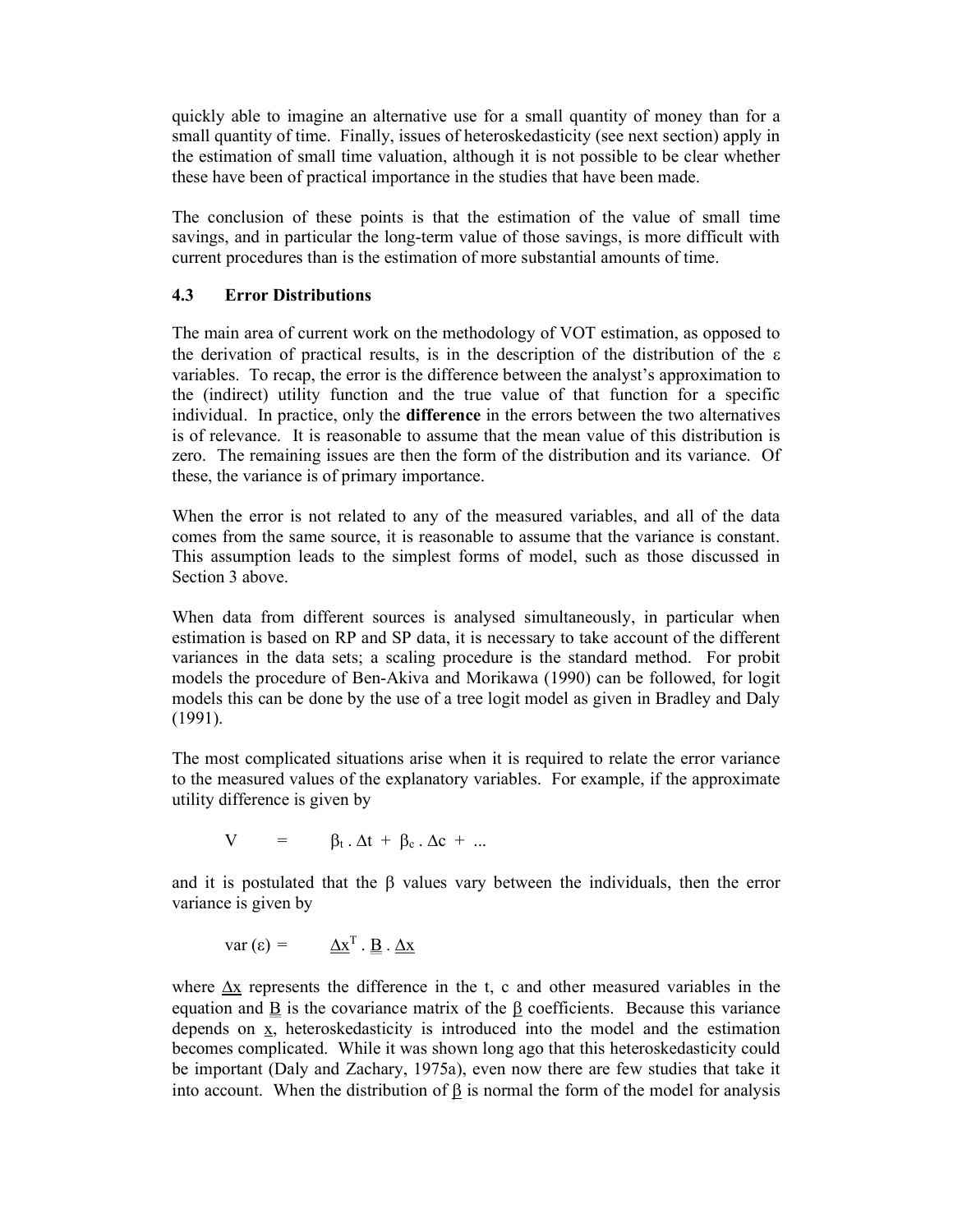is probit; other distributional forms will lead to more complicated analysis requirements which were not possible in early studies.

More recently, it has also become possible to introduce realistically skewed distributions, such as the log-normal VOT distribution presented by Ben-Akiva and Gopinath (1996). The advantage of these more sophisticated forms can be tested by the usual statistical tests.

A further source of latent interpersonal variation can also be introduced in the segmentation of the travellers. The 'latent class' model attributes a set of coefficients to each of a number of classes of travellers, but the class remains latent so that it is not known *a priori* to which class each traveller belongs. The models then proceeds in two stages: first class membership is predicted, then choice conditional on class membership, using for the class membership the set of coefficients appropriate to that class, in the following way:

Pr { choice = 1 } =  $\Sigma_k$  Pr { class = k }. Pr { choice = 1 | class = k }.

The probability of choice is the sum of the probabilities of membership of each class times the probabilities of making the choice given that the class is specified. Ben-Akiva and Gopinath (1996) show that this generalisation can give quite substantial improvements in the quality of the model. While the conditional models of choice are typically of a simple form, the class membership models can take more complicated forms - see the referenced paper for further details.

While all of these methods can be shown to improve understanding of the choice mechanisms, they also all introduce complexities of estimation which require specialised software and an advanced understanding of the estimation process. The value of the improved estimates has therefore to be set against the increased costs that are incurred in obtaining them.

## 4.4 Forecasting

The primary intention of the VOT estimations described in this paper has simply been to obtain model parameters for use in the appraisal of transport projects, such as road construction and public transport improvements. However, VOT estimates have also traditionally played an important role in the construction of forecasting models, in particular in the construction of mode choice models,

The basic approach that has been taken is to set up a model, usually of the logit form, with the utility functions defined by

$$
V_m = \lambda_m + \beta (c_m + v_1 \cdot t_{m1} + v_2 \cdot t_{m2} + ...)
$$

giving the utility function  $V_m$  for mode m as a function of an alternative-specific constant  $\lambda_{m}$ , a general scale factor  $\beta$  (< 0) and a 'generalised cost' function incorporating the cost  $c_m$  of mode m and the various component times for that mode  $t_{ml}$  etc., each multiplied by the appropriate VOT v. If the v values are taken from external sources, the requirement to collect local data for each study is considerably reduced.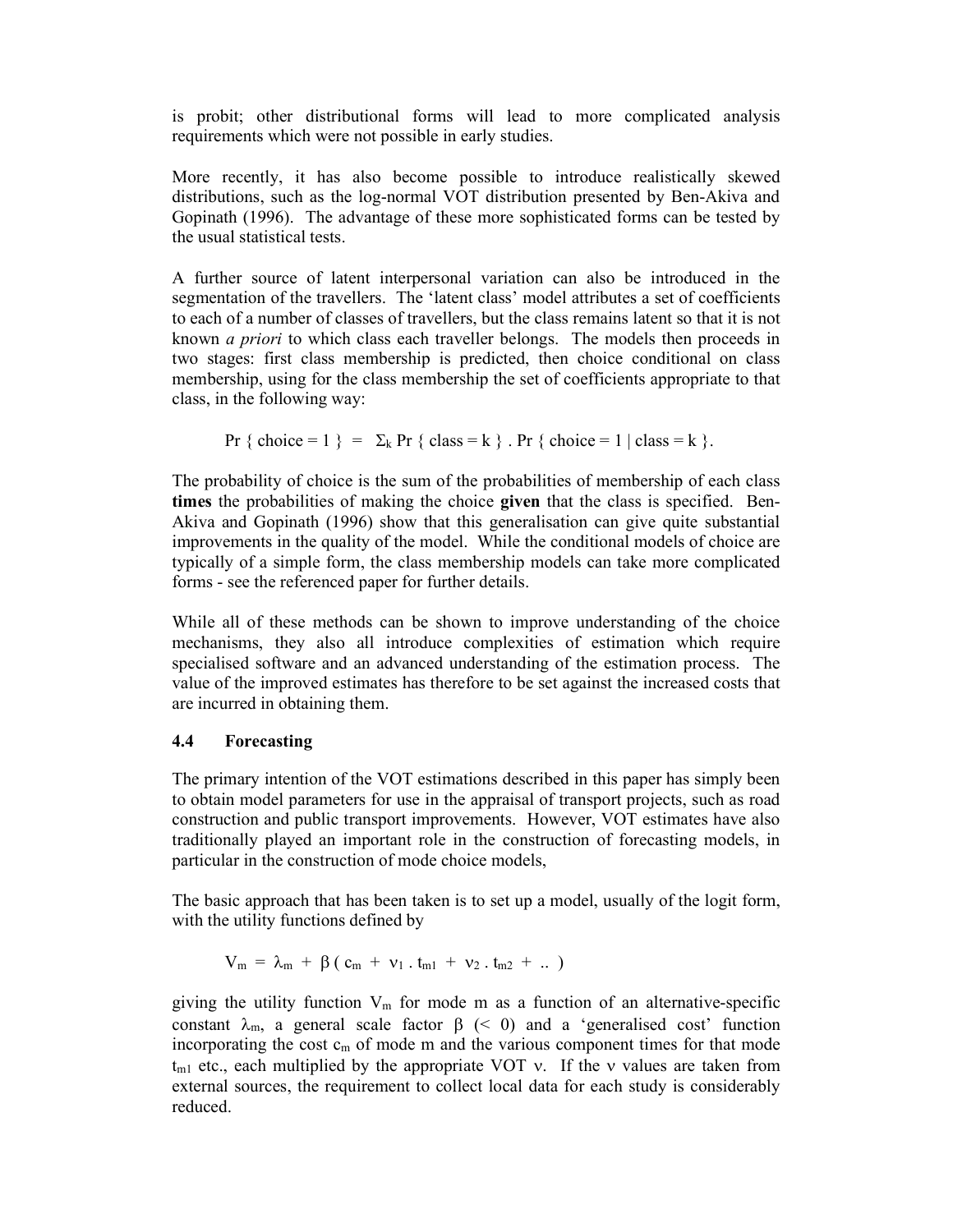The use of the generalised cost function in this way has a long history, in particular in the UK, where the key reference, introducing the concept as a practical planning tool, is MAU Note 179 (McIntosh and Quarmby, 1970). The use of the generalised cost function and limited local calibration became standard practice to deal with circumstances

- when local data was not available or was insufficient to estimate a local model;
- when the results of a local model were poor, perhaps because of excessive intercorrelations;
- to ensure inter-regional consistency of forecasting and planning decisions; or
- simply to check the local model.

Essentially, this process is one of 'transfer' of part of the model, the v values, from one time and place to another time and place. Later, a better theoretical explanation of transfer and a practical 'scaling' methodology were developed (Gunn et al., 1985). It is interesting to note that the exploitation of the generalised cost function described above is simply a special case of the scaling method.

For practical studies, the process of transferring generalised cost functions based on standard VOT values has advantages, both in terms of the cost of local studies and in terms of the reliability of the VOT estimates themselves. However, local estimates of both  $\lambda$  and  $\beta$  do have to be obtained. The  $\lambda$  parameter typically presents few problems, since its function is to correct the overall mode split and local data on this is usually available. However,  $\beta$ , which represents the elasticity, is often difficult to calibrate locally. It is important to realise that SP (or TP) studies are of little help in estimating  $\beta$ : it is exactly the scale of the model, represented by  $\beta$ , that requires RP data to be estimated reliably.

In comparing the modelling needed for VOT estimation and for forecasting, it is important to be clear that the theoretical framework used in each case is the same: individual utility maximisation with an explicit error term. However, there are important practical differences between the work that is needed in the two cases, as follows.

- In VOT estimation, the objective is to simplify the analysis as much as possible to focus on the estimation of a small number of parameters. In forecasting, however, it is necessary to understand and represent the totality of the market and to estimate as many parameters as necessary to represent that market.
- For simplicity VOT estimations will usually focus on binary choice, while for comprehensiveness in forecasting multiple alternatives will generally be needed.
- Similarly, VOT estimation can focus on small groups of the population who have choice situations of particular interest, while forecasting needs to cover the entire range of choice situations.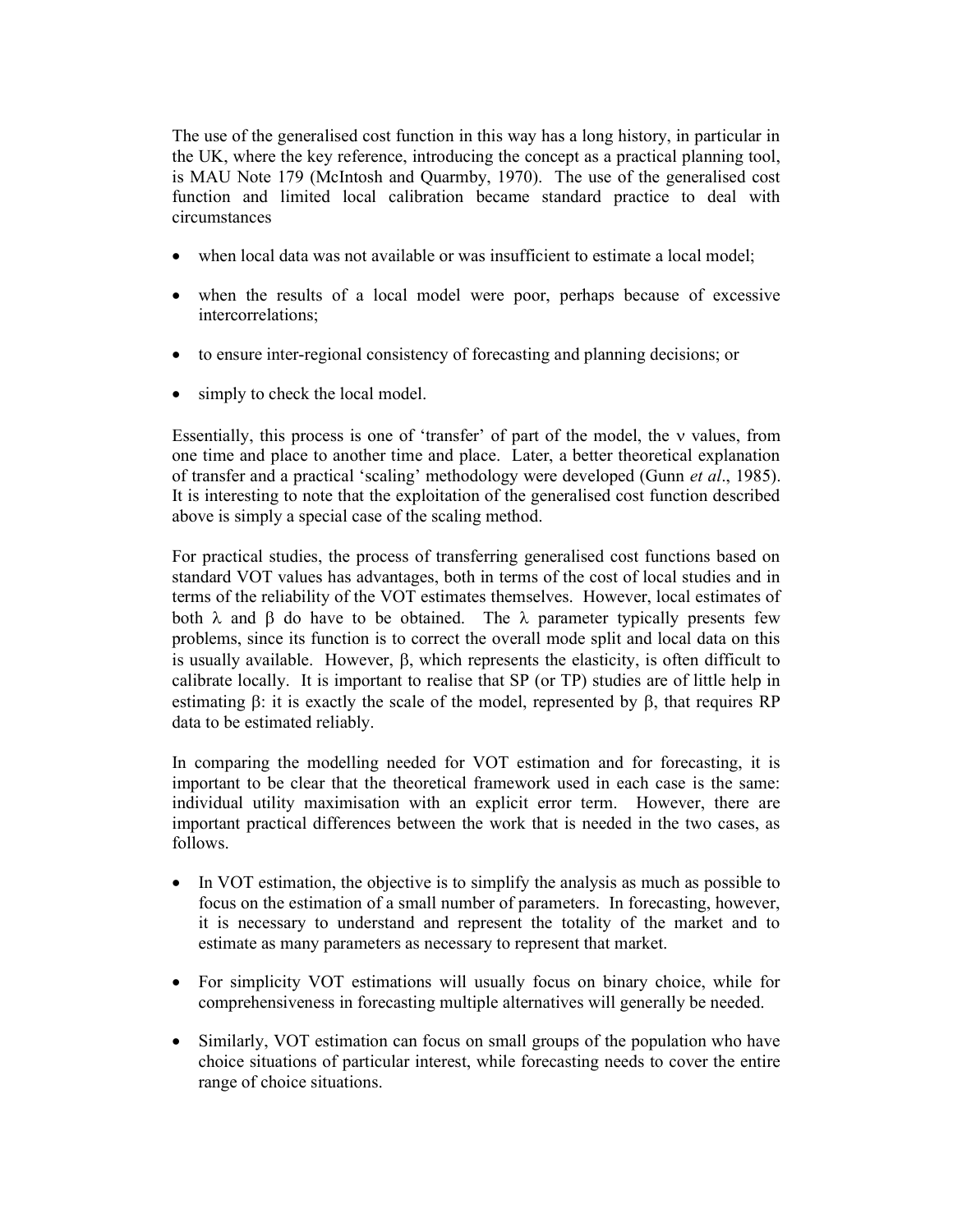• In VOT estimation, it is the 'trade-offs', the **relative** values of the coefficients, that are important. For forecasting it is the elasticities, defined by the absolute values of the coefficients, that are required.

The main impact of these differences is in the design of data that is appropriate for estimation in the two contexts. Further, the estimation methodology will generally be different for technical reasons, because the binary choice models used for VOT estimation can take account of complicated forms of interpersonal variation that would impose excessive burdens in the multiple-choice models required for forecasting.

However, the fact that the theoretical framework remains consistent means that information can be passed between the two contexts. In particular, VOT estimates can be imported into or used to check forecasting models and forecasting models can be used to yield VOT estimates, although these will not usually be as good as those obtained from a specialised study of VOT.

# 5. CONCLUSIONS

It is possible to define 'value of time' consistently with commonsense and economic theory. The theoretical definition establishes that the vague concept of the 'utility' function used in many analyses can be identified with the indirect utility function of microeconomics, from which values of time can be extracted to which a proper economic meaning can be attached.

The historical development of methodology led, after comparatively minor digressions, to utility maximisation with explicit error specification. The original interpretation of data formulated by Beesley is still used in principle, although of course the methods have been refined and extended enormously. The use of discriminant analysis has been abandoned.

The current estimation procedure is inherently statistical, which is an appropriate technology for handling incomplete observation. The analyst's approximation of utility is represented as differing from the individual's true (indirect) utility by an unknown amount, which is treated as a random variable in the analysis procedure.

The various data types - Revealed Preference, Stated Preference and Transfer Price on which VOT estimations are based can be used for estimation within the utility framework, whether separately or together. The estimation itself is generally based on the maximum likelihood principle. Assumptions made about the distribution of the error term determine the form of model that is appropriate.

Almost all current VOT issues can be investigated within this framework; three areas are of particular interest.

 The combination of data of different types is employed to improve estimation accuracy. In particular interest focuses on the use of SP data, which is the most cost-effective estimation basis but which is still subject to a number of uncertainties in its interpretation.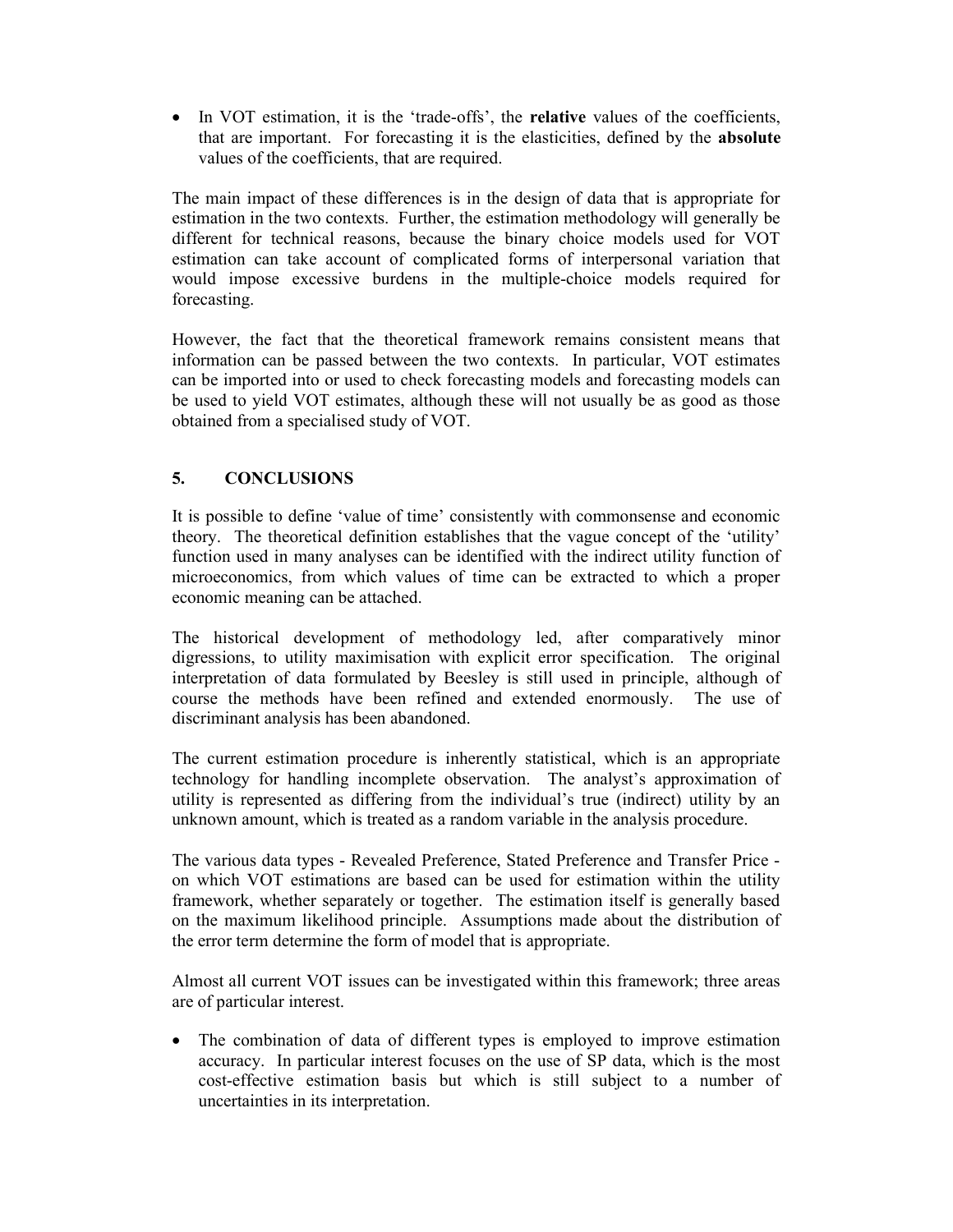- A wide range of variables other than cost and total time can be incorporated into the model to improve the explanation of behaviour and the estimates of time values. In particular the importance of 'small time savings' can be studied in this way, although some caution is needed in interpreting results based on SP data.
- Current methodological studies focus on improving the treatment of interpersonal variation, which can give substantial improvement in the explanation of behaviour but which requires more sophisticated models and more complex estimation procedures.

The estimated values can also be applied in forecasting models when local data is inadequate or not available. This application of values of time is essentially an application of a standard model transfer procedure and is justified by the literature on model transfers.

#### References

M. E. Beesley, 'The value of time spent in travelling: some new evidence', Economica, 32, pp 174-185, 1965.

M. Ben-Akiva and D. A. Gopinath, 'Estimation of randomly distributed value of time', this volume, 1996.

M. Ben-Akiva and S. R. Lerman, Discrete Choice Analysis: Theory and Application to Travel Demand, MIT Press, Cambridge Mass. 1985.

M. Ben-Akiva and T. Morikawa, 'Estimation of travel demand models from multiple data sources', 11th. International Symposium on Transportation and Traffic Theory, Yokohama, 1990.

M. A. Bradley and A. J. Daly, 'Estimation of Logit Choice Models using Mixed Stated Preference and Revealed Preference Information', presented to 6th. International Conference on Travel Behaviour, Québec, 1991.

M. A. Bradley and A. J. Daly, 'New analysis issues in SP research', presented to PTRC Summer Annual Meeting, 1993.

M. A. Bradley and A. J. Daly, 'Use of the Logit Scaling Approach to Test for Rank-Order and Fatigue Effects in Stated Preference Data', Transportation 21, pp 167-184, 1994.

C. Cirillo, A. J. Daly and K. R. Lindveld, 'Eliminating Bias due to the Repeated Measurements Problem in SP Data', presented to PTRC European Transport Forum, 1996.

D. R. Cox and D. V. Hinkley, Theoretical Statistics, Chapman and Hall, London 1974.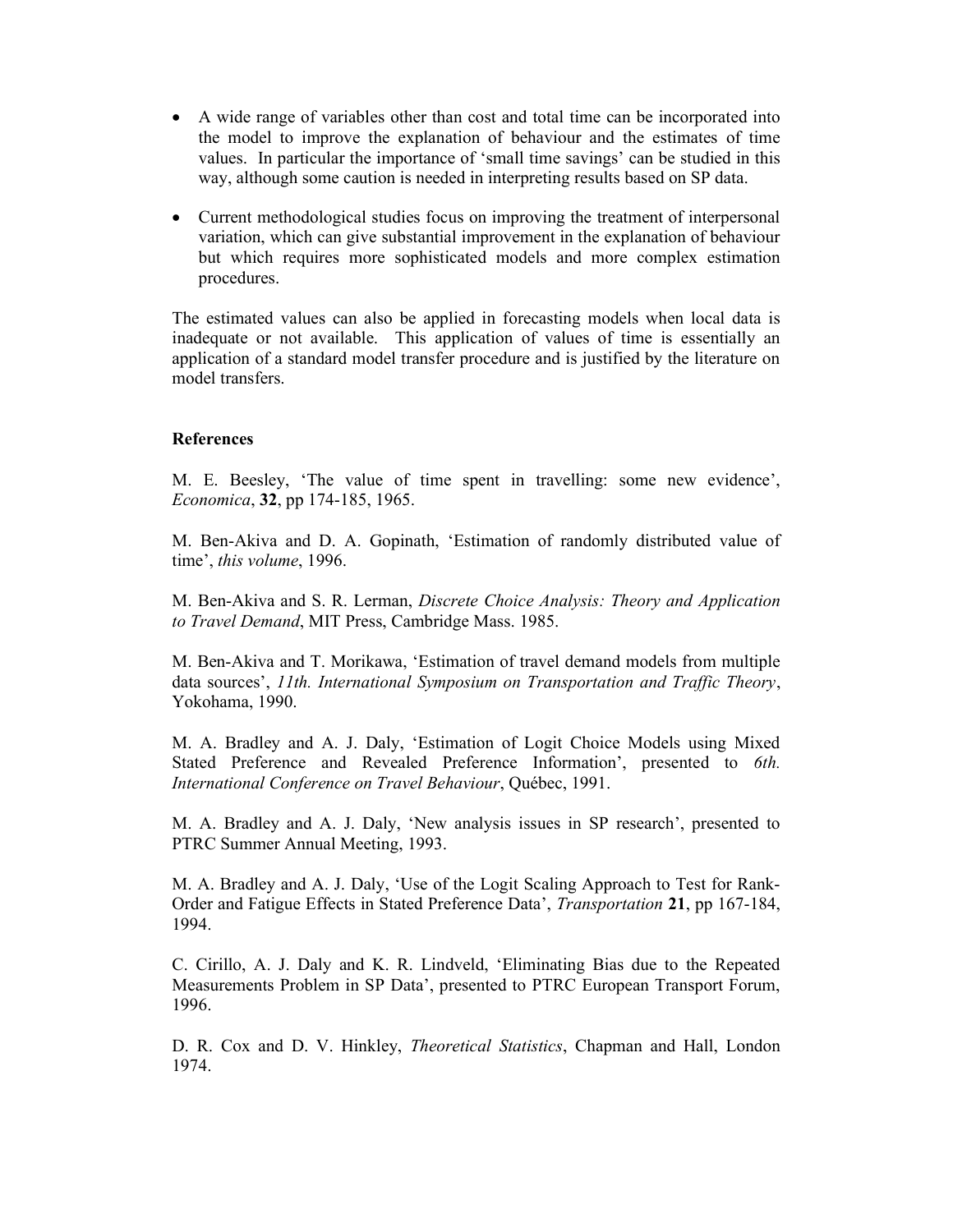A. J. Daly and S. Zachary, Commuters' Values of Time, Local Government OR Unit Report T55, January 1975a.

A. J. Daly and S. Zachary, 'Calibration of Modal Split Models', presented to PTRC Summer Annual Meeting, 1975b.

A. J. Daly, 'Issues in the estimation of journey attribute values', in D. A. Hensher and Q. Dalvi (eds.) Determinants of travel Choice, Saxon House, Farnborough 1978.

A. L. Davies and K. G. Rogers, Modal Choice and the Value of Time, Local Government OR Unit Report C143, March 1973.

H. F. Gunn, 'An analysis of Transfer Price data', presented to PTRC Summer Annual Meeting, 1984.

H. F. Gunn, M. Ben-Akiva and M. A. Bradley, 'Tests of the scaling approach to transferring travel demand models', TRB, 1985.

G. Hoinville, 'Evaluating Community Preferences', SCPR, 1970.

S. R. Jara-Díaz, 'Time and income in travel demand', presented to Conference on Theoretical Foundations of Travel Choice Modelling, Stockholm, 1996a.

S. R. Jara-Díaz, 'Income, Leisure and Value of Time from Discrete Choice Models', this volume, 1996b.

C. F. Manski, 'Maximum score estimation of the stochastic utility model of choice', Journal of Econometrics, 4, 1975.

D. L. McFadden, 'On the analysis of "intercept and follow" surveys', presented to Conference on Theoretical Foundations of Travel Choice Modelling, Stockholm, 1996.

P. T. McIntosh and D. A. Quarmby, 'Generalised Cost and the Estimation of Movement Costs and Benefits in Transport Planning', MAU Note 179, Department of the Environment, December 1970.

L. N. Moses and H. F. Williamson, 'Value of time, choice of mode and the subsidy issue in urban transportation', Journal of Political Economy, 71, pp. 247-264, 1963.

H. Ouwersloot and P. Rietveld, 'Stated choice experiments with repeated observations', Journal of Transport Economics and Policy, pp. 203-212, May 1996.

D. A. Quarmby, 'Choice of travel mode for the journey to work', Journal of Transport Economics and Policy, 1 (3), pp 273-314, 1967.

K. G. Rogers, G. M. Townsend and A. E. Metcalf, Planning for the Work Journey, Local Government O. R. Unit Report C67, April 1970.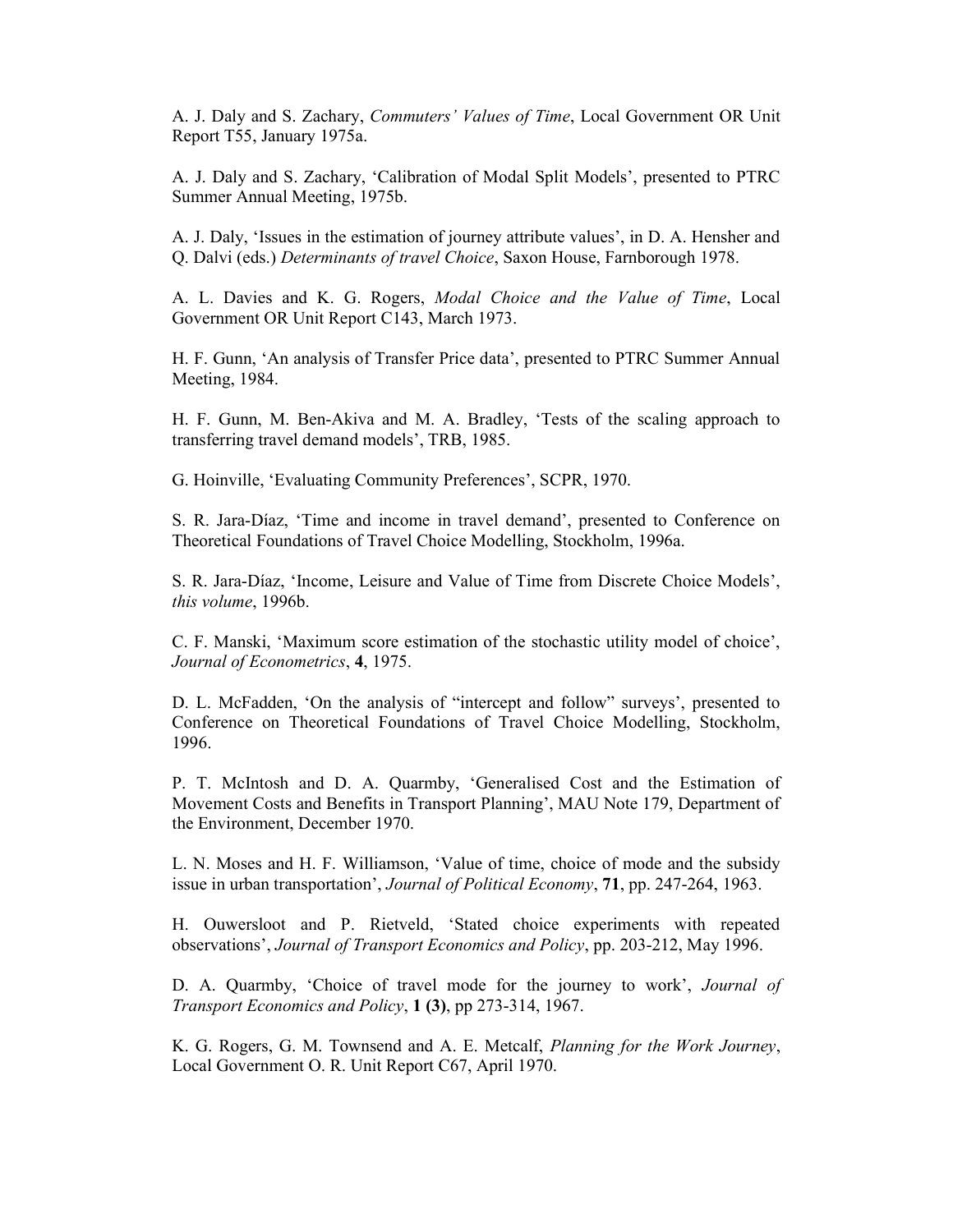S. M. Watson, J. P. Toner, T. Fowkes and M. Wardman, 'Efficiency properties of orthogonal stated preference designs', presented to PTRC European Transport Forum, 1996.